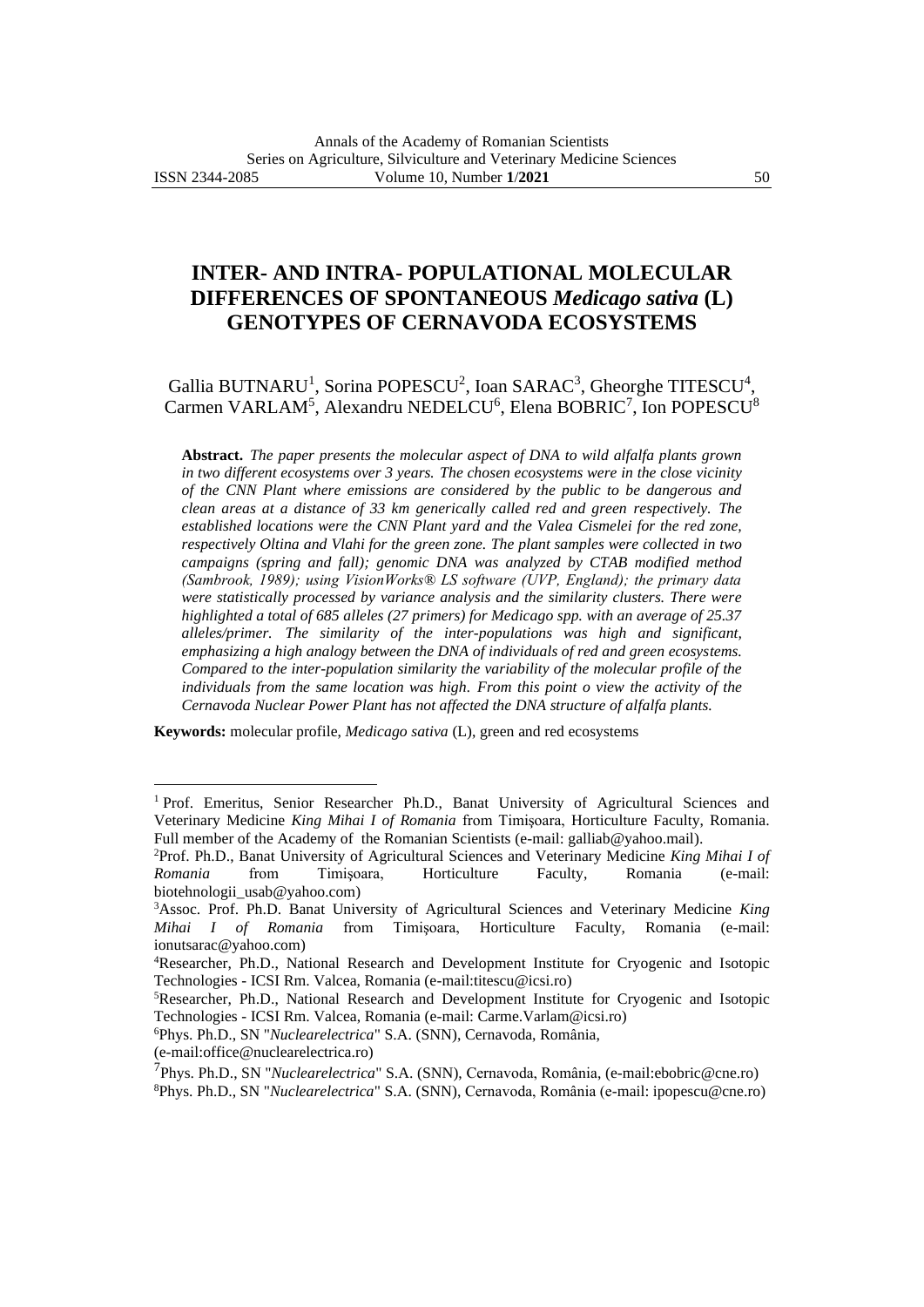# **1. Introduction**

Tritium  $({}^{3}H)$  is a radioactive isotope of hydrogen  $({}^{1}H)$  due to interaction of atmosphere with cosmic radiation. The amount of natural  ${}^{3}H$  is very low as trace  $(2,590,000 \text{ TBq})$  [8]. From current amount of <sup>3</sup>H 11.34 kg the largest part is generated by nuclear plants activity [12]. 93% of <sup>3</sup>H stays in hydrosphere and about 7% is in atmosphere [3]. After Chernobyl (1986) and Fukushima Daiichi (2011) disasters the people are more skeptics and concerned to the nuclear energy even if in the both cases a human error generated them. The Cernavoda Nuclear Power Plant (CNN) is a sensitive subject and generally the people's fears of unknown situations as well as the Plant activity. Although nuclear power plants are modern and produce cheap electricity, they have effects on the environment through cooling water, gaseous, heat and radioactive waste emissions such as tritium from CANDU-type reactors. Only the proper knowledge about its effluents involvement with environment can develop strengthen the full confidence of its advantages.

For this reason our work was oriented to analyze the flora and fauna chromosomes evolution and DNA molecular profile.

We considered alfalfa plants as a "tritium effect detector" because the tiny roots are in contact with the soil air, the pivoting ones can reach the groundwater and the large leaf mass ensures that the atmospheric air enters the plant and with this and  ${}^{3}$ H. The residence time of  ${}^{3}$ H is shorter if it is bound to free water (TFWT) and longer if it is organically bound (OBT). The high concentration of tritium into environment is involved with cellular functions and be able to produce injury of DNA. Only in this way can it become dangerous, causing cell dysfunction and even hereditary changes.

In order to have an image regarding the changes produced by  ${}^{3}H$  at the DNAs level, were investigated perennial alfalfa genotypes from 2 ecosystems from the red zone which is near the Cernavoda Plant and 2 ecosystems from the green zone which is clean i.e. CNN yard and Valea Cismelei respectively Oltina and Vlahi.

The *main objective*: to establish the impact of Cernavoda Nuclear Plant operation upon the DNA of alfalfa perennial genotypes from the red and green ecosystems.

# **2. Materials and Methods**

The monitoring work of the CNN influence upon alfalfa DNA was carried out in 3 successive years (2013, 2014, and 2015) in two distinct areas green and red in 2 season spring and autumn.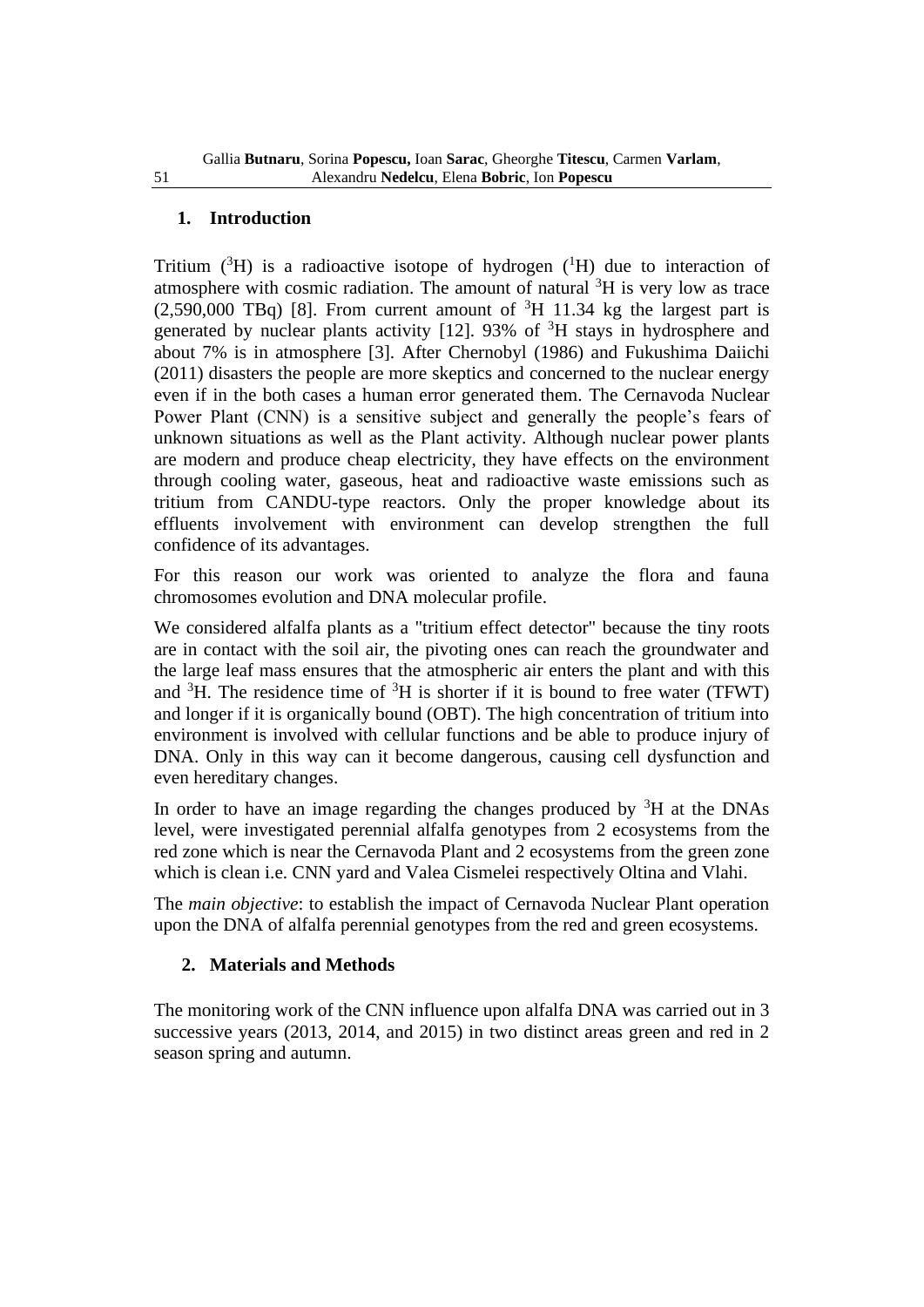# **2.1.Biological Material**

Alfalfa plants were marked in the spring of 2013 so that shoots of the same genotype could be identified in the following years 2014 and 2015. The number of annual samples was dependent on Danube floods, plant growth, grazing or other unavoidable accidents (Table 1).

|                | Red area            |                     |                               | Green area             |                    |           |        |  |  |
|----------------|---------------------|---------------------|-------------------------------|------------------------|--------------------|-----------|--------|--|--|
|                | Nuclear Plant (CNN) | Valea Cismelei (CV) |                               | Oltina $(O)$           |                    | Vlahi (V) |        |  |  |
| Spring         | Autumn              | Spring              | Autumn                        | Spring $(P)$<br>Autumn |                    | Spring    | Autumn |  |  |
| (P)            | T)                  | (P)                 | T)                            |                        | (T)                | (P)       | (T)    |  |  |
| $CNN_{UL}13P$  | $CNN_{III}13T$      | $VC_s13P$           | $VC_s13T$                     | O13P                   | O13T               | V13P      | V13T   |  |  |
| $CNN_{III}14P$ | $CNN_{III}14T$      | $VC_s14P$           | $VC_s14T$                     | O14P                   | O14T               | V14P      |        |  |  |
| $CNN_014P$     |                     |                     |                               |                        |                    | ۰         |        |  |  |
| $CNN_{UL}15P$  | $CNN_{UL}15T$       | $VC_{S1}15P$        | $VC_{S1}15T$                  | O <sub>1</sub> 15P     | O <sub>1</sub> 15T | ۰         | V15T   |  |  |
|                | $CNN_015T$          | VC <sub>s</sub> 15P | $VC_{s2}15T$                  |                        | O <sub>2</sub> 15T | ۰         |        |  |  |
| $CNN_{STA}15P$ | $CNN_{STA}15T$      |                     | $VC_{s3}15T$                  |                        | O <sub>3</sub> 15T |           |        |  |  |
| $CNNP-TA15P$   | $CNNP-TA15T$        | $VC_{N1}15P$        | $VC_{N1}15T$                  | ٠                      |                    | ۰         | ٠      |  |  |
|                |                     | $VC_{N2}15P$        | $VC_{N2}15T$                  | -                      |                    | ۰         | ٠.     |  |  |
|                |                     | $VC_{Cen}15P$       | $\rm VC_{\rm CEN}$ 15 $\bf T$ |                        |                    |           |        |  |  |

**Table 1.** Code of molecular analysis samples collected from spring and autumn of 2013, 2014 and 2015

Legend:

The ecosystem name/collection point/year/season.

Some sections are empty because no plants were found or the location was flooded by the Danube. Source: Own results.

For safety reasons additional samples were collected and processed and displayed in dendrograms. These are: in 2013 Vlahi-V<sub>2</sub>13P and Oltina-O<sub>2</sub>13T; in 2014 CNN Plant-CNN<sub>STA2</sub>14P; in 2015, Valea Cismelei-VC<sub>N2</sub>15T, VC<sub>S2</sub>15T and VC<sub>S3</sub>15T; Oltina-O<sub>2</sub>15T and O<sub>3</sub>15T; Lac Tibrin LT15T and Seimeni S15T.

### **2.2.The working methods**

For the samples preparation and DNA extraction modified CTAB method was used [2]. The extracted nuclear DNA from each plant sample was evaluated using the NanoDrop 8000, to establish the concentration and DNA quality the spectrophotometric method was used [9]. The OD 260/280 ratio ranged from 1.8 to 1.9 pointing out the proper quality of samples. Due to the high concentration of DNA, each sample was diluted to 100 ng/ml concentration.

The molecular profile was performed based on RAPD (*Random Amplification of Polymorphic DNA*) and ISSR (*Inter Simple Sequence Repeat*) markers [9, 7] (Table 2).

Due to their low results some markers were eliminated and new ones were introduced.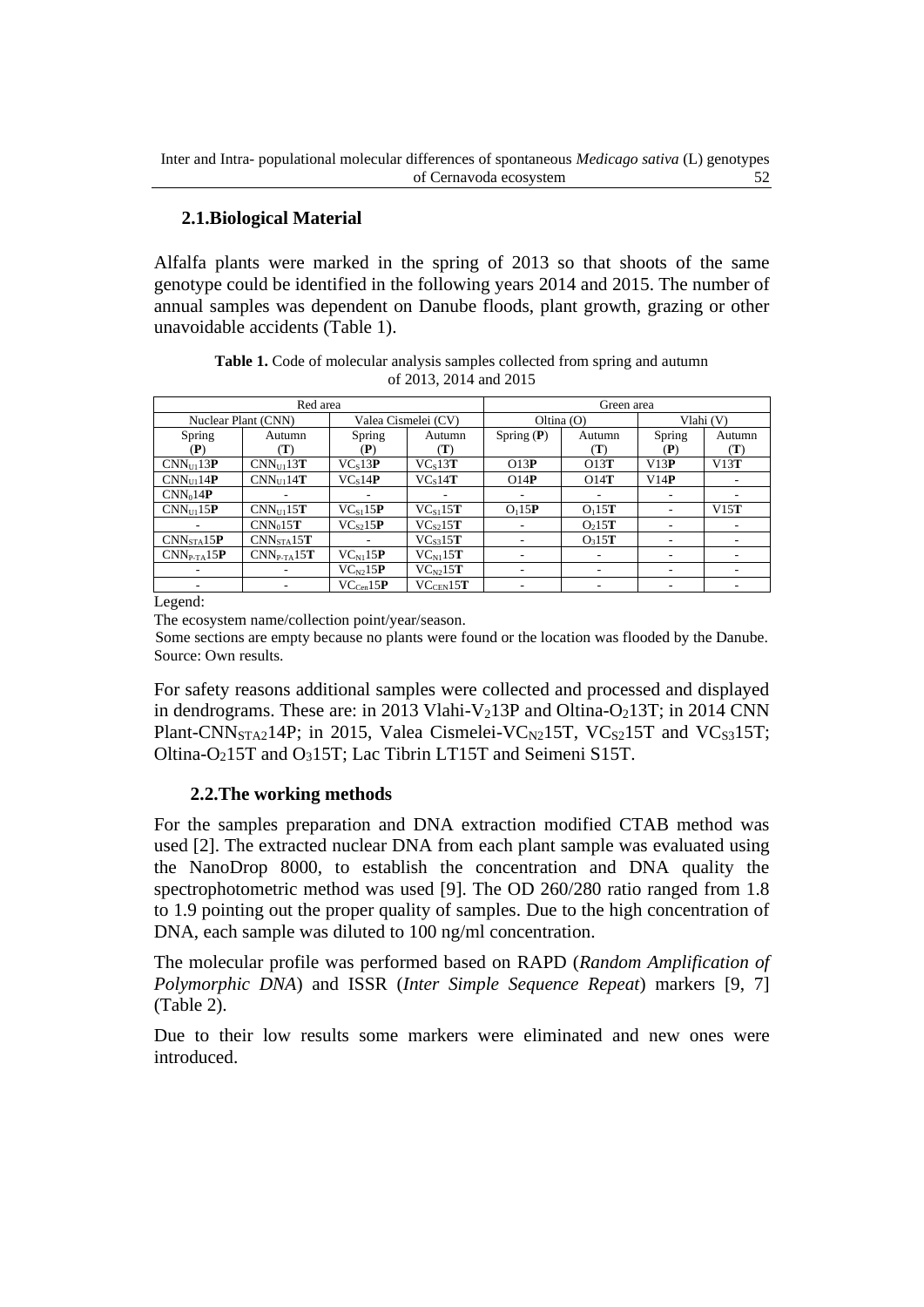|                |        | Primer         | Sequence               |        | 2013   | 2014                     | 2015 |
|----------------|--------|----------------|------------------------|--------|--------|--------------------------|------|
| No.            | Code   | name           | $5' \rightarrow 3'$    | Spring | Autumn | in both seasons          |      |
| 1              | $Pr_3$ | <b>UBC810</b>  | $(GA)_8T$              | Yes    | Yes    | <b>Yes</b>               | Yes  |
| $\overline{2}$ | $Pr_4$ | <b>UBC811</b>  | $(GA)_{8}C$            | Yes    | Yes    | Yes                      | Yes  |
| 3              | Pr 6   | <b>UBC816</b>  | $(CA)_{8}T$            | Yes    | Yes    |                          | Yes  |
| $\overline{4}$ | Pr 7   | <b>UBC820</b>  | $(GT)_{8}C$            | Yes    | Yes    | $\overline{\phantom{a}}$ | Yes  |
| 5              | Pr 17  | <b>UBC841</b>  | $(GA)_{8}YC$           | Yes    | Yes    | $\overline{\phantom{a}}$ |      |
| 6              | Pr 24  | <b>UBC853</b>  | $(TC)_{8}RT$           |        | Yes    |                          |      |
| 7              | Pr 28  | <b>UBC859</b>  | $(TG)$ <sub>8</sub> RC |        | Yes    | Yes                      |      |
| 8              | Pr 30  | <b>UBC864</b>  | (ATG) <sub>6</sub>     |        | Yes    |                          | Yes  |
| 9              | Pr 34  | <b>UBC884</b>  | HBH (AG) <sub>7</sub>  |        | Yes    |                          |      |
| 10             | Pr 36  | <b>UBC886</b>  | VDV (CT) <sub>7</sub>  |        | Yes    | Yes                      | -    |
| 11             |        | A2             | (ACTG) <sub>5</sub>    | Yes    | Yes    | Yes                      | Yes  |
| 12             |        | A <sub>3</sub> | $(GACA)_5$             | Yes    | Yes    | Yes                      | Yes  |
| 13             |        | A7             | $(AG)_{10}T$           | Yes    | Yes    | Yes                      | Yes  |
| 14             |        | A 12           | $(GA)_{6}CC$           | Yes    | Yes    | Yes                      | Yes  |
| 15             |        | A 21           | $(CA)_{6}AC$           |        |        |                          | Yes  |

**Table 2.** The sequence of the primers type used for the assessment of molecular variability (2013, 2014 and 2015)

Source: Own results.

The amplification products were separated by agarose gel electrophoresis and evaluated by VisionWorks®LS (UVP, UK) software. All the amplified fragments, visualized as bands in UV light were determined and aligned according to their size (bp). Taking in account that ISSR are dominant markers, which don't allow the differentiation between homo- and hetero- zygotes, they were scored with 1 and 0 for presence and absence respectively.

The obtained results were statistically operated using the *Jaccard Index*/ Similarity Coefficient (Sc) [6]. According to the used primers and based on the molecular similarity index for each year and to report DNAs kinship the UPGMA Dendrogram was constructed (from Figure 1 to Figure 5).

### **3. Results and Discussions**

### **3.1.The amount, quality and molecular pattern of alfalfa DNA**

The horizontal gels of electrophoresis analytical-grade agarose in the running buffer (1X TAE) and a control DNA dye with appropriately sized DNA standards pointed out the difference among the samples.

The DNAs quality and availability to be analyzed was established by OD 260/280 ratio. In all years they ranged from 1.8 to 1.9 pointing out its high quality. Also the DNA quality is in correlation with the molecular weight of bands. In our case the high molecular weight varies from 1,540 bp to 1,000 bp for UBC 811 (4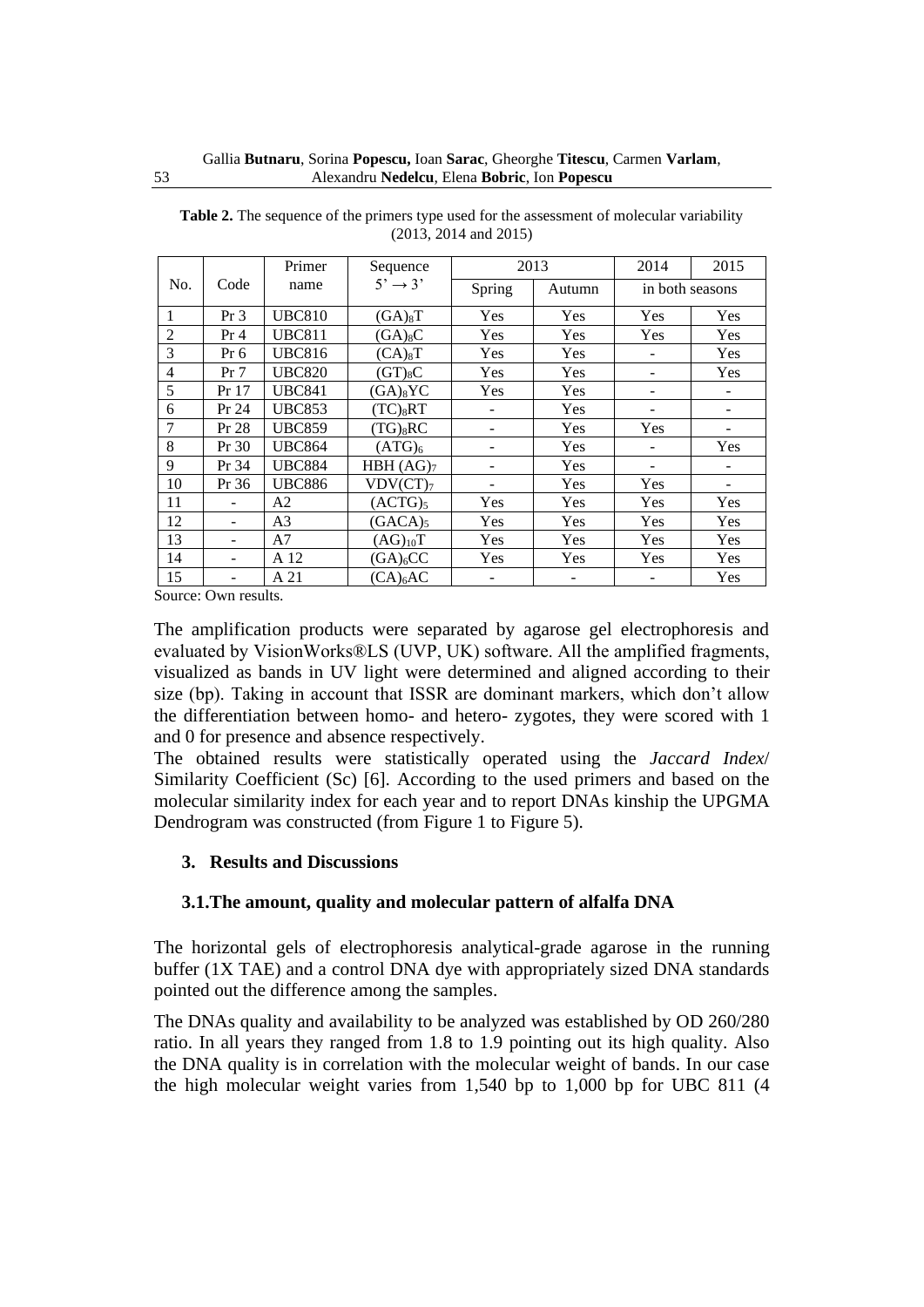primers) & UBC 810 and A2 (3 primers). The middle size fragments varied from 980 bp to 500 bp to 4 primers in equal frequency for UBC and A group. The light molecular fragments vary from 490 bp to 175 bp in case of 3 UBC primers and for A2. In terms of molecular fractions number, DNA of plants grown in Valea Cismelei was like to that of plants in Oltina (37.5% and 39.81% respectively). The pattern complexity of DNA from samples collected in CNN yard pointed out less fragments molecular (23.61%), i.e. it's uniformity was higher.

|                |               |                          | Number of loci               |          |                |                |          | Number of loci |          |
|----------------|---------------|--------------------------|------------------------------|----------|----------------|----------------|----------|----------------|----------|
| No.            | Primers       | 2013                     | 2014                         | 2015     | Primers<br>No. |                | 2013     | 2014           | 2015     |
|                | <b>UBC810</b> | $1-6$                    | $1 - 24$                     | $1 - 24$ | 10             | <b>UBC886</b>  |          | $1 - 27$       |          |
| $\overline{2}$ | <b>UBC811</b> | $1 - 17$                 | $1-28$                       | $1 - 27$ | 11             | A2             | $1-20$   | $1 - 24$       | $1-46$   |
| 3              | <b>UBC816</b> | $1 - 13$                 | $\qquad \qquad \blacksquare$ | $1 - 27$ | 12             | A <sub>3</sub> | $1 - 33$ | $1 - 18$       | $1-48$   |
| 4              | <b>UBC820</b> | $1 - 18$                 | $\overline{\phantom{a}}$     | $1 - 27$ | 13             | A7             | $1 - 15$ | $1 - 21$       | $1 - 31$ |
| 5              | <b>UBC841</b> | $1 - 25$                 |                              |          | 14             | A12            | $1 - 12$ | $1 - 24$       | $1 - 44$ |
| 6              | <b>UBC853</b> |                          |                              |          | 15             | A 21           |          |                | $1-28$   |
| 7              | <b>UBC859</b> | $\overline{\phantom{a}}$ | $1-19$                       | -        |                | No. of Alleles | 159      | 185            | 341      |
| 8              | <b>UBC864</b> | ۰                        |                              | $1-39$   | No. of Primers |                | 9        | 8              | 10       |
| 9              | <b>UBC884</b> |                          |                              |          | Allele average |                | 17.7     | 23.1           | 34.1     |
|                |               |                          |                              |          | Pimer          |                |          |                |          |

**Table 3**. The primers and their products (2013, 2014, 2015)

Source: Own results.

The primer's products varied yearly being in a large amount in 2015 and the smallest in 2013 (Table 3). The analysis of one and the same primer by year revealed obvious differences. Thus, the UBC 810 primer has the same values in 2014 and 2015, while UBC 811 revealed the maximum in 2014, followed by 2015 and closely was 2013. For the A2, A7, and A12 primers products were yearly more and more effective.

### **3.2.Season-dependence of DNA profile**

At a quickly analysis of the electrophoresis products are seeing the differences between ecotypes but especially between framework of years and season. The autumn DNA profile is different from the spring especially of Valea Cismelei plants. The alfalfa samples displayed for each season a differentiated molecular pattern (Figure 1, Figure 2 and Figure 3).

In the 2013 spring DNAs of  $VCs13P$  and of V13P pointed out only a few product with a small similarity between them. In autumn, for both primers UBC 810 and UBC 811 the molecular configuration were larger and almost identical (Figure 1).

In the 2015 spring between CNN<sub>U1</sub>15P, VC<sub>S</sub>15P, VC<sub>N</sub>15P, O15P and V15P the molecular profile of DNA were slightly differentiated while in the autumn they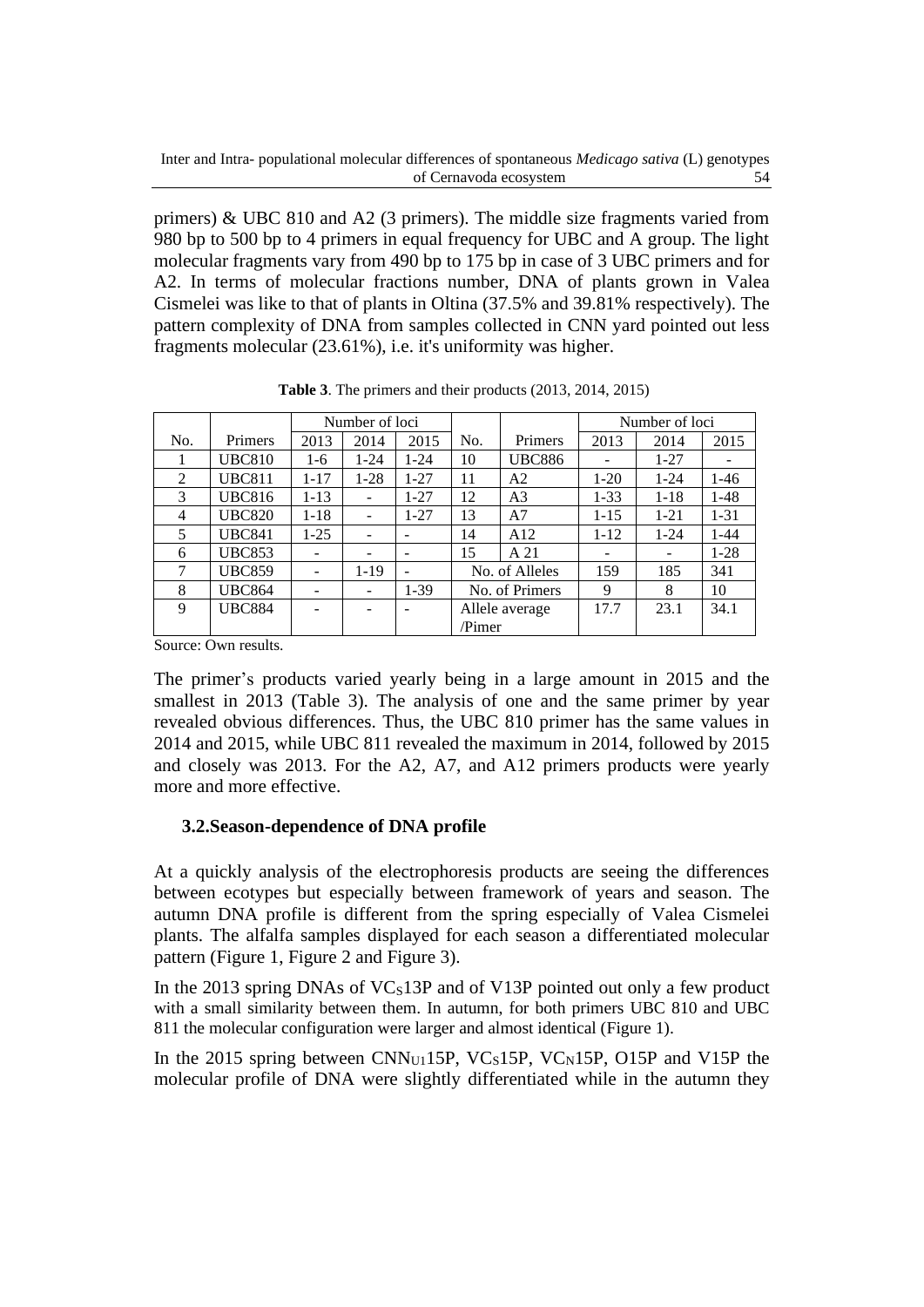were almost identically (Figure 3). In their profile a lot of large bands were observed.



**Fig. 1.** The spring (P) and autumn (T) DNA profile separately into molecular different weight bands (bp) by UBC810 and UBC811 primers (2013) Source: Own results.



**Fig. 2**. The spring (P) and autumn (T) DNA separated in bands with different molecular weight (bp) by UBC810 and UBC811 primers (2014) Source: Own results. a

The amplification products was poor in all years and almost to all DNA of spring plants (Table 4).

In comparison to spring DNA the spatial settlement of autumn DNA bands are different being higher in number and width and more complex. Broadbands ranged fromat 1 ( $CV_{S1}15P$ ) to 3 ( $CNN_{U1}15P$  and  $O15P$ ) in spring genotypes while in the autumn ones there were more ranging from  $3$  (VC $_{S1}$ 15T, VC $_{N1}$ 15T and O15T) to 4 ( $CNN<sub>U1</sub>15T$ ). The wide bands are in the area of average molecular weight indicating many alleles/locus. In comparison to spring DNA the number of molecular fragments of autumn DNAs was more complex having a higher number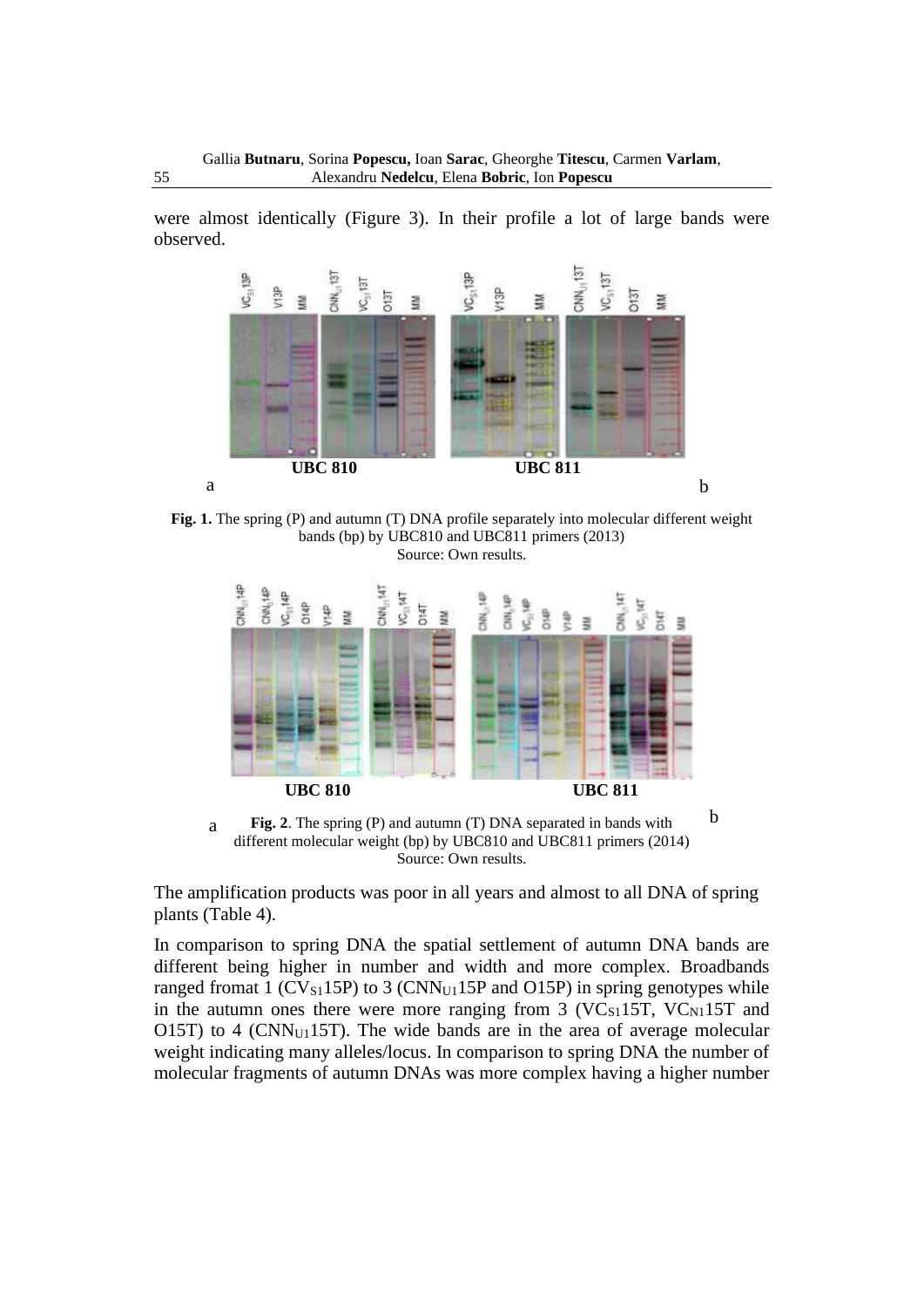of fragments (59.72%) including 83.33% heavy fragments (1,600 bp-1,000 bp), middle 72.41% (1,000 bp-500 bp) and light 74.07% (490 bp-100 bp).



**Fig. 3.** The UBC 810 primer amplification products of DNA samples of the spring (P) and autumn plants (T; 2015) Source: Own results.

**Table 4.** The percent of amplification products bands of different primers grouped by degree of expression of *Medicago sativa* genotypes collected in spring and autumn years 2013, 2014, 2015

|      |                                           |         |                | % of resulting products that were:                    |                |  |  |  |  |  |  |
|------|-------------------------------------------|---------|----------------|-------------------------------------------------------|----------------|--|--|--|--|--|--|
| Year | Ecosystem                                 | No of   | Higher in fall | Equal in autumn                                       | Smaller autumn |  |  |  |  |  |  |
|      |                                           | primers | than spring    | and spring                                            | than spring    |  |  |  |  |  |  |
|      |                                           |         | (T>P)          | $(T= P)$                                              | (T<)           |  |  |  |  |  |  |
| 2013 | Valea Cișmelei                            | 9       | 66.67          | 11.11                                                 | 22.22          |  |  |  |  |  |  |
|      | Vlahi                                     | 9       | 77.77          | 22.23                                                 |                |  |  |  |  |  |  |
| 2014 | Valea Cișmelei                            | 8       | 75.00          | 0                                                     | 25.00          |  |  |  |  |  |  |
|      | <b>CNN</b>                                | 8       | 62.50          | 25.00                                                 | 12.50          |  |  |  |  |  |  |
|      | Oltina                                    | 8       | 87.50          | O                                                     | 12.50          |  |  |  |  |  |  |
| 2015 | Cismelei Valley                           | 10      | 50.00          | 0                                                     | 50.00          |  |  |  |  |  |  |
|      | <b>CNN</b>                                | 10      | 30.00          | 40.00                                                 | 30.00          |  |  |  |  |  |  |
|      | Oltina                                    | 10      | 40.00          | 20.00                                                 | 40.00          |  |  |  |  |  |  |
|      | <b>General percent</b> (%)                |         | 59.73          | 15.27                                                 | 25.00          |  |  |  |  |  |  |
|      |                                           |         |                | The areas under the direct influence of the CNN Plant |                |  |  |  |  |  |  |
|      | $Red (VC+CNN)$                            | 45      | 55.56          | 15.56                                                 | 28.88          |  |  |  |  |  |  |
|      | The areas free of the CNN Plant influence |         |                |                                                       |                |  |  |  |  |  |  |
|      | Green (Oltina+Vlahi)                      | 27      | 66.67          | 14.81                                                 | 18.52          |  |  |  |  |  |  |

Source: Own results.

The results obtained in the three years highlighted more electrophoretic products in the fall of 2013 and 2014 (Table 4).

In addition to other types of analysis, the electrophoretic products from 2015 were atypical. It should be noted that between the red and green areas the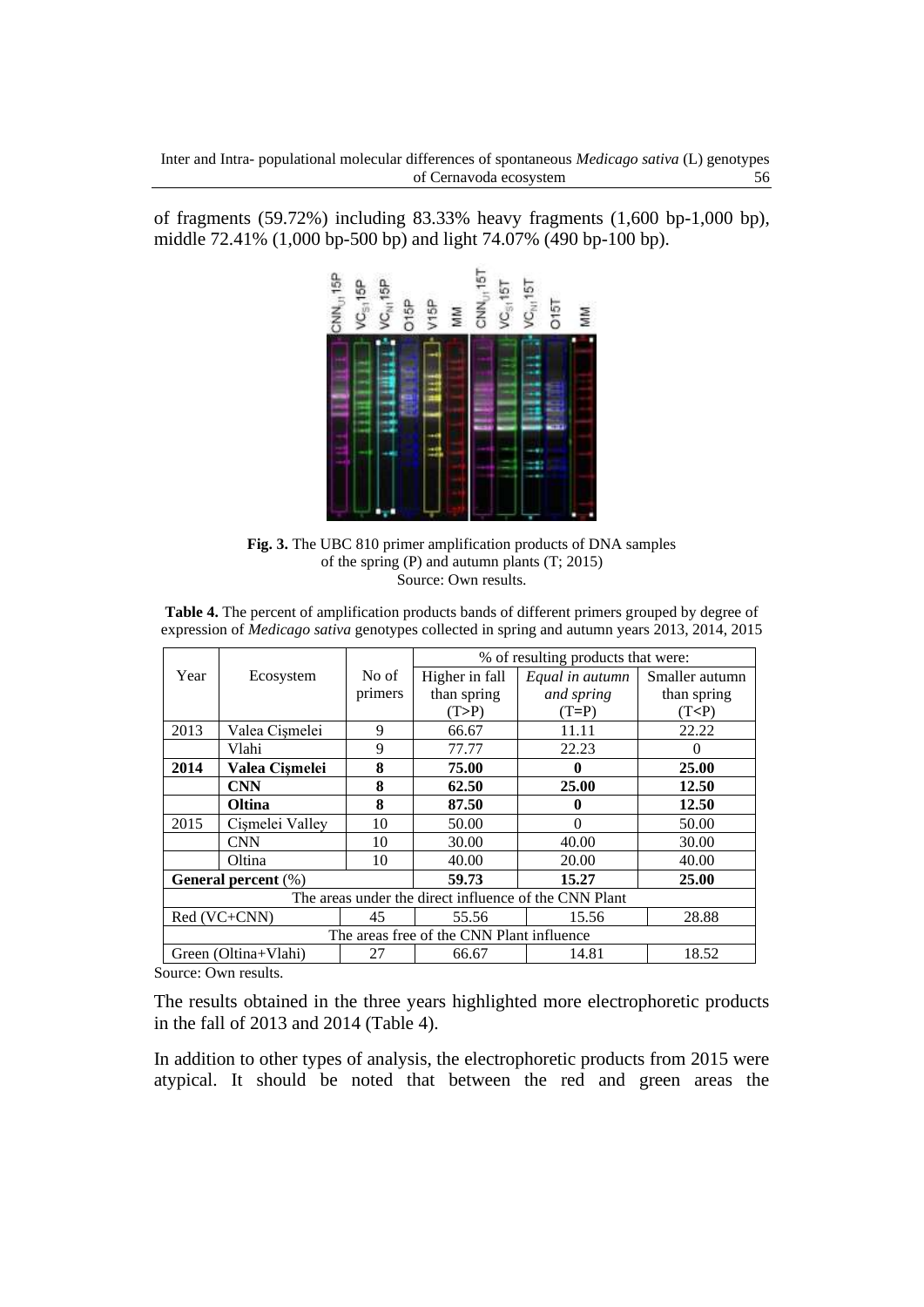electrophoretic products were more distinctive for the DNA of autumn than the spring one being higher (55.56% and 66.67% respectively). The equal electrophoretic products for both spring and autumn seasons were of 15% and 14% for red and green areas.

At the plants collected in spring in the red zone, the electrophoretic products were more numerous than those of plants in the green zone  $(28.88\%) > 18.52\%$ .

# **3.3.The likenis of ecotypes**

Based on the fingerprints the similarity coefficients were established and the dendrograms were designed.

The dendrograms from 2013 and 2014 are quite similar (Figure 4a and 4b). In 2015, due to the large number of samples, dendrograms were made apart for each primer. The choice of dendrograms from 2015 was done by correlation coefficients calculated. Significant correlation was between the group of primers A2-UBC 811-UBC 816 (0.358\*\*\*, 0.788\*\*\*>r0.1%), respective UBC 810-A3- A21 (0.606\*\*\*, 0.545\*\*\*>r0.1%=0.230). Farther will be discussed only these two dendrograms (Fig. 5a and 5b).

In 2013 the dendrogram contains 2 clades (Figure 4a). The CNN<sub>U1</sub>13P genotype was willing separately from the two clades. In first clade are close connected VC<sub>S</sub>13P respectively O13P and O13T genotypes belonging of red and green areas. The grouping in the same clade of the individuals from Oltina with those from Valea Cismelei shows the similarity between their molecular profiles and allows us to consider that the Cernavoda Plant does not induce harmful influences at the DNA level. In second clade are  $CNN_{U1}13T$  and  $VC13T$ . Their presence in clade 2 is normal whereas the areas are in the same environmental conditions, under the Cernavoda Plant influence. It can be seen that the similarity of the molecular profile of alfalfa is lower for the inter-populational genotypes compared to that of genotypes in the same location, being lower by 61.5%.

The allocation of ecotypes in the 2014 dendrogram (Figure 4b) is almost similar to the distribution in 2013 dendrogram. The  $CNN_{U1}14P$  is locate in the same first position as wll in 2013 starting from the first disjunction being separated from all other branches.  $CNN_014P$  and  $V14P$  as well as  $CNN_{U1}14T$  and  $VC_514T$  are situated in the second claster having a high similarity (Sc-0.6298 respectively Sc-0.6740) but not sufficient high to be consider different. VC14P is grouped in the third clade revealing appropriate molecular profile with O14P and O14T (Sc-0.6519 respectively Sc-0.5414; see Table 7).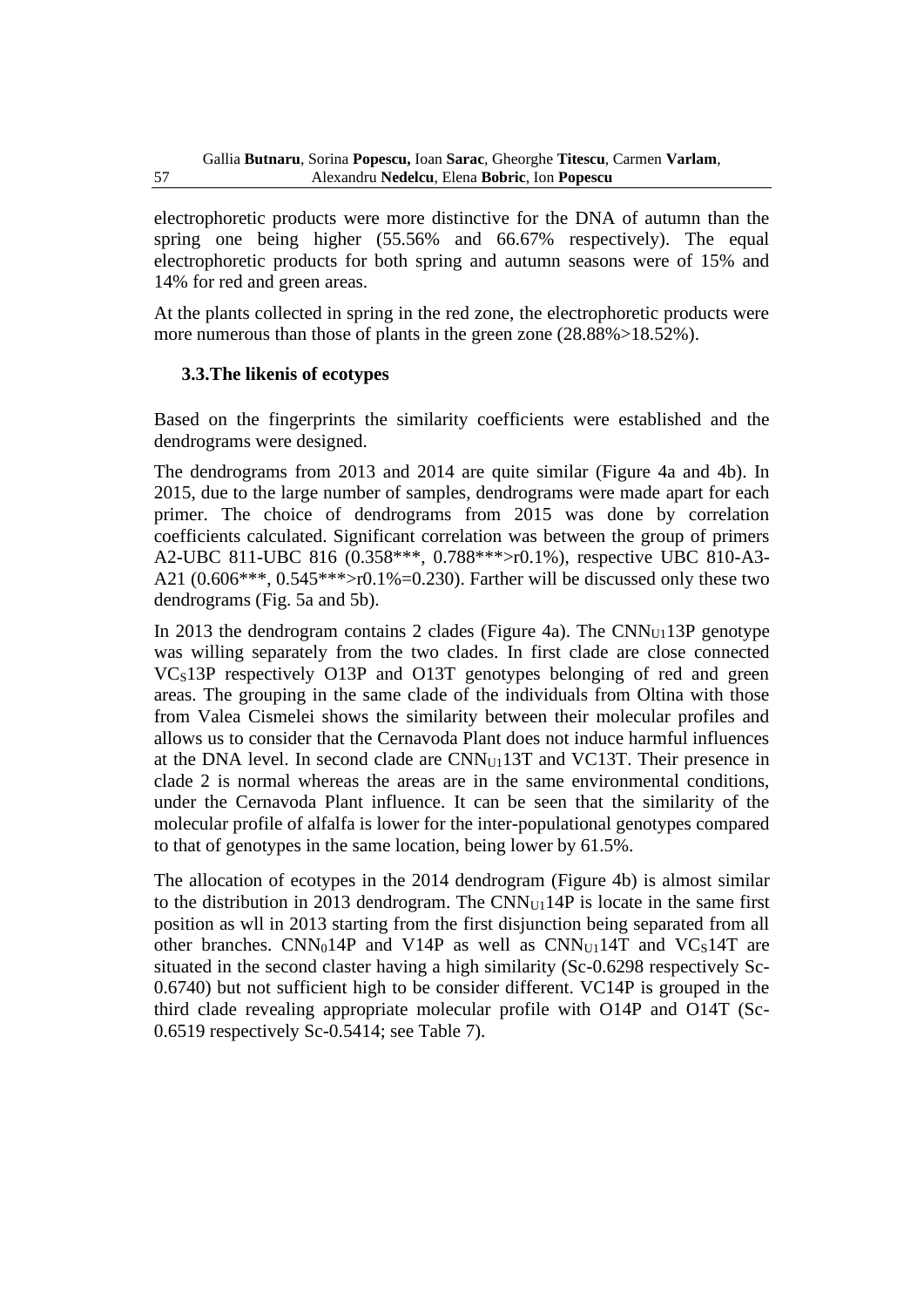



It should be noted that in 2014 also, the clades include genotypes originating from red areas  $CNN_014P$ ,  $CNN_{U1}14T$  and  $VC14T$  with those from green areas  $V14P$ , O14P and O14T, emphasizing and in this year their great similarity. The formation of mixed clusters indicates the great likeness between the DNA of the analyzed genotypes and in the same time indicates the unchanged molecular profile of those that grew in red areas. From our point of view, the 2013 and 2014 the Cernavoda Plant emissions do not produced any change in the gene pool of alfalfa plants.

The dendrogram constructed by primer A2-UBC811-UBC816, possesses 7 subclades (Figure 5a) in which are grouped individuals from red areas (four of they i.e. 57.14%); a clade comprises only genotypes from green areas (14.29%); two are 'mixed' having genotypes from green and red ecosystems (28.57%; CNNP- $_{TA}$ 15T with O<sub>1</sub>15P and CNN<sub>STA</sub>15T with LT15T; Sc-0.8300).

In an appart position are three genotypes that seems to be independent because they are not part of any clade. From the point of separation the  $CNN_{U1}15T$  and  $VC<sub>S1</sub>15T$  detachs as the furthest from the rest of the clusters. The genotype  $O<sub>3</sub>15T$ is separated from the clusters, being independent as the two previously mentioned. All the 3 genotypes have a apart disposition are not part of any clade and all comes from autumn plants. In the mixt clades are two completely different genotypes: O15P with CNNP-TA15P (Sc 0.8300), CNNSTA15T with LT15T (Sc 0.8300).

Primer products UBC810-A3-A21generated a clear dendrogram but quite similar to the one obtained by the A2-UBC811-UBC816 (Figure 5b).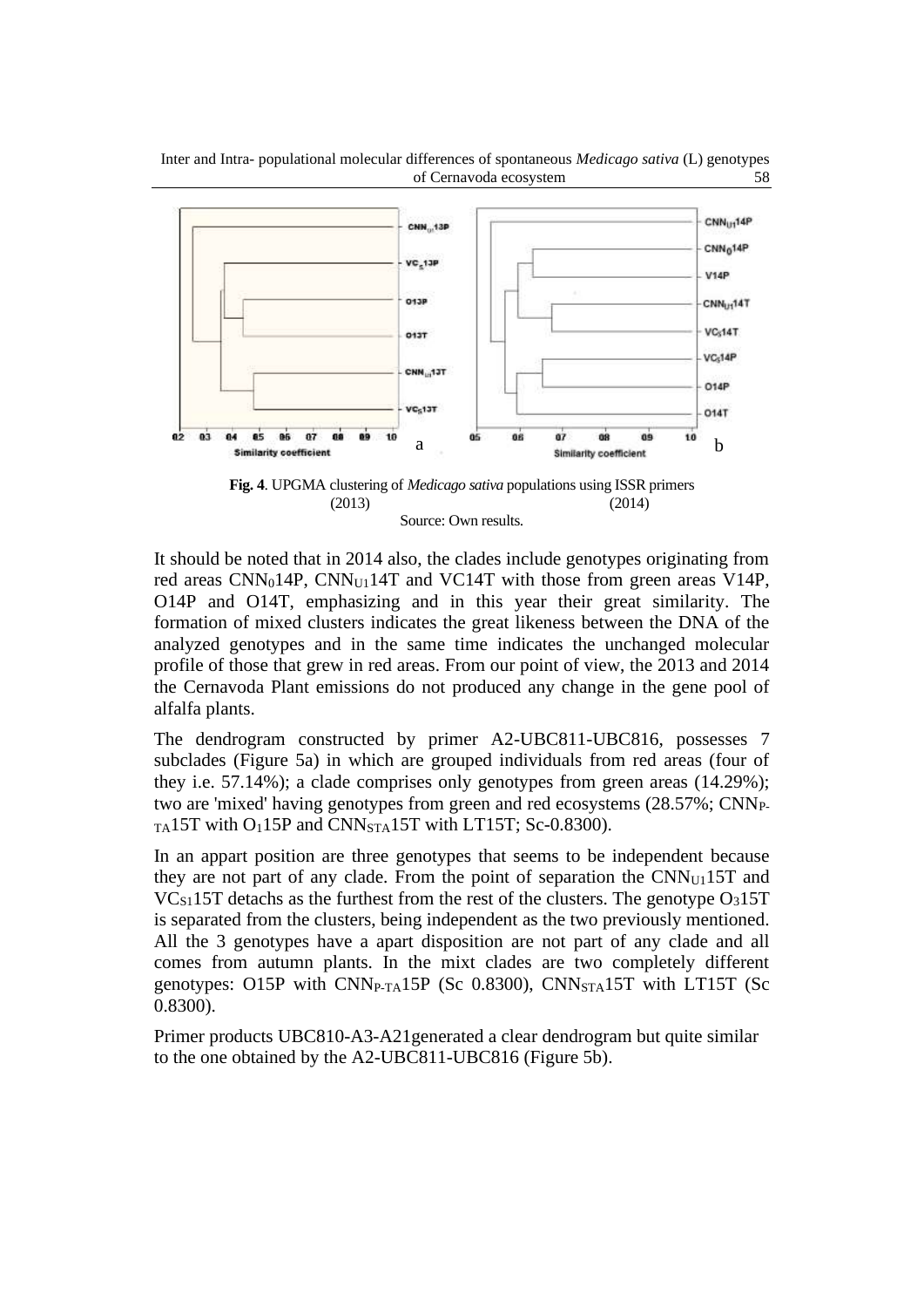



**Fig. 5.** UPGMA clustering of *Medicago sativa* populations using A2-UBC811-UBC816 and UBC810-A3-A21 ISSR primers (2015) Source: Own results.

And this has three genotypes that are not part of any clade. The  $VC<sub>S3</sub>15T$ separates from the very beginning. The  $CNN_015T$  and  $VC_{N2}15T$  branches have an arrangement like to the  $CNN_{U1}15T$  and  $VC_{S1}15T$  genotypes in the dendrogram generated by A2-UBC811-UBC816. In a similar position was no longer O15T. And this primer has only autumn genotypes.The seven subclades comprise 3 genotypes from the red zone (45.86%) and 4 of them are mixed (57.14%). The large proportion of mixed clades shows once again that in 2015 the DNAs in red and green ecosystems is very similar and indicates the absence of harmful emissions from CNN.

Despite the complexity of the 2015 dendrograms, it was possible to discern aspects that complement the data obtained in previous years.

Both dendrograms grouped on the criterion of similarity at A2-UBC811-UBC816 and UBC810-A3-A2 respectively comprise 7 clades; both have 3 independent genotypes that are not part of any clade; in both dendrograms in different amount poses mixed clades which include the molecular profile of the red and green ecosystems (28.57% and respectively 57.14%).

Dendrograms include cleavages that reflect the evolution of each genotype and the extent to which each has accumulated particularities of their living environment. They provide us with information about the kinship of their genetic background, in our case, between red and green ecotypes.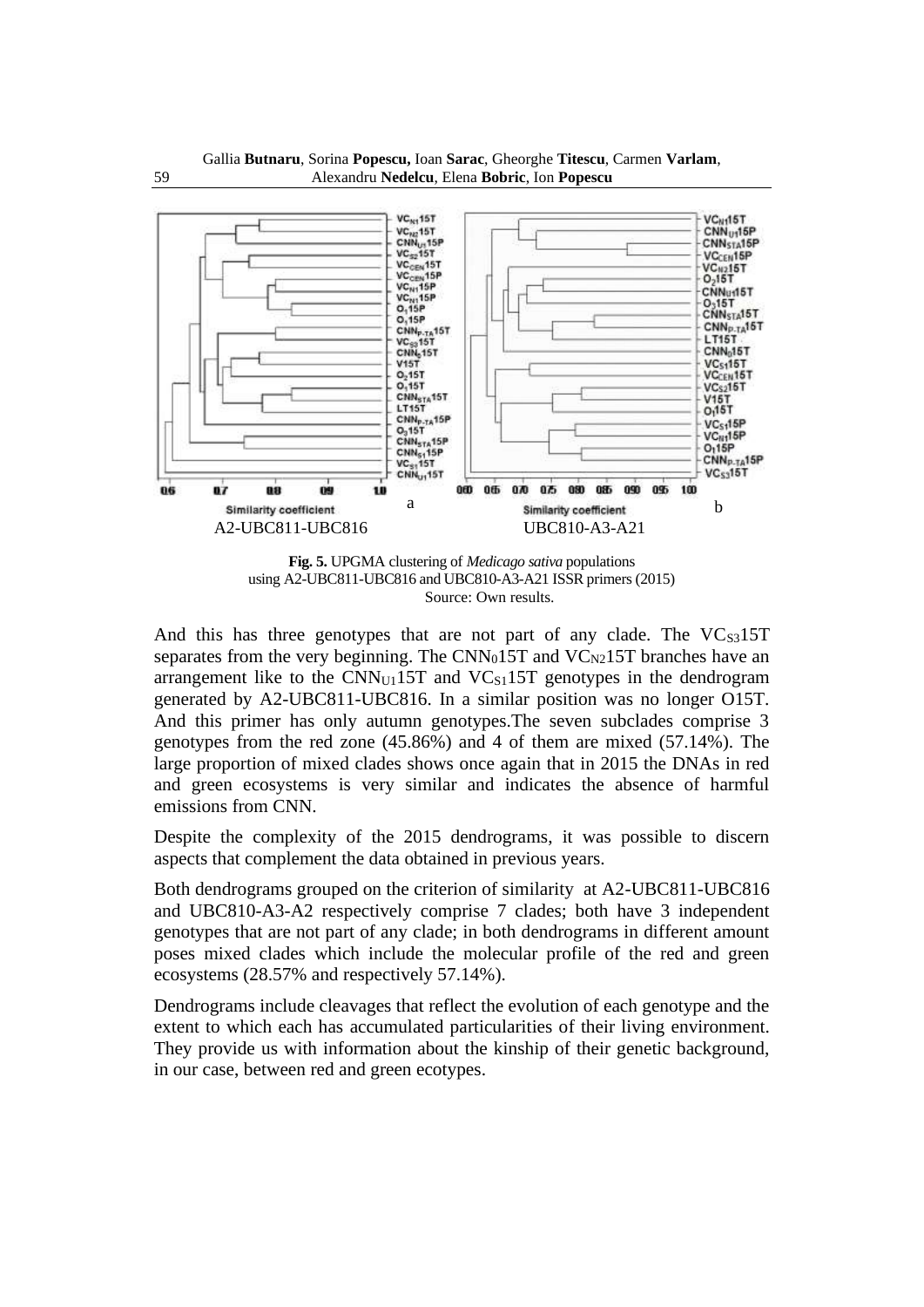Mixed clades indicate a similar molecular profile of the nuclear DNA of individuals grown in green areas (Oltina and Vlahi) and those grown in supposedly "polluted" areas (CNN and VC). At the same time, it shows us that the emissions from the Nuclear Plant do not produce changes in the genetic background of alfalfa plants (a dicot species). Alike results were obtained in the case of molecular analysis with *Elymus repens* [(L.) Gould] a monocot specie (work in progress).

### **3**.**4. The genetic similarity coefficient**

For a clear distinction of the similarity or vice versa to emphasize the variability between the DNAs of alfalfa individuals in red and green ecosystems, a scale was used that includes 5 classes: very small similarity, i.e. very high variability (0- 20%), low similarity, i.e. high variability (21-40%), middle similarity or medium variability (41-60%), high similarity i.e. low variability (61-80) and very high similarity i.e. very low variability (81-99%).

**Table 5**. The genetic similarity coefficient between *M. sativa* populations using ISSR primers (2013)

| No. | Population    |        |        |        | 4      |        |        |
|-----|---------------|--------|--------|--------|--------|--------|--------|
|     | $CNN_{U1}13P$ |        | 0.2407 | 0.2667 | 0.2203 | 0.2544 | 0.2583 |
| 2   | VCs13P        | 0.2407 |        | 0.4000 | 0.3167 | 0.3534 | 0.3306 |
|     | O13P          | 0.2667 | 0.4000 |        | 0.3419 | 0.3220 | 0.4386 |
| 4   | $CNN_{U1}13T$ | 0.2203 | 0.3167 | 0.3419 |        | 0.4779 | 0.3672 |
|     | VCs13T        | 0.2544 | 0.3534 | 0.3220 | 0.4779 |        | 0.4262 |
| 6   | O13T          | 0.2583 | 0.3306 | 0.4386 | 0.3672 | 0.4262 |        |

Source: Own results.

The similarity between the  $CNN_{U1}13P\text{-}VC<sub>S</sub>13P$  ecosystems and those from red and green area CNN<sub>U1</sub>13P-O13P and VCs13P-O13P was small by 24.07%, 26.67% and 40.00%, respectively (see Table 5). The diversity of the DNA profile was high, in both places near (75.93%) and respectively far from the Cernavoda Nuclear Power Plant (73.33%). A middle variability of nuclear DNA was established between CNN<sub>U1</sub>13T and VC<sub>S</sub>13T (52.21%) as well as for the DNA of spring and autumn plants of Oltina (56.14%). Overall, in 2013, for 80% of DNA profiles, there was a low similarity coefficient and only 20% were middle. The highest value of the Similarity coefficient (Sc 0.47779) when it was compared  $CNN<sub>U1</sub>13T$  with VC<sub>S</sub>13T, pointing out a like growth medium (see Figure 4a last clade). The similarity of  $42.62\%$  for VCs13T versus O13T is somewhat unpredictable. Valea Cismelei is in the red zone near the Plant, while Oltina is in the green zone outside the influence of CNN. Hypothetically, there should be little resemblance between the DNA of the two ecotypes.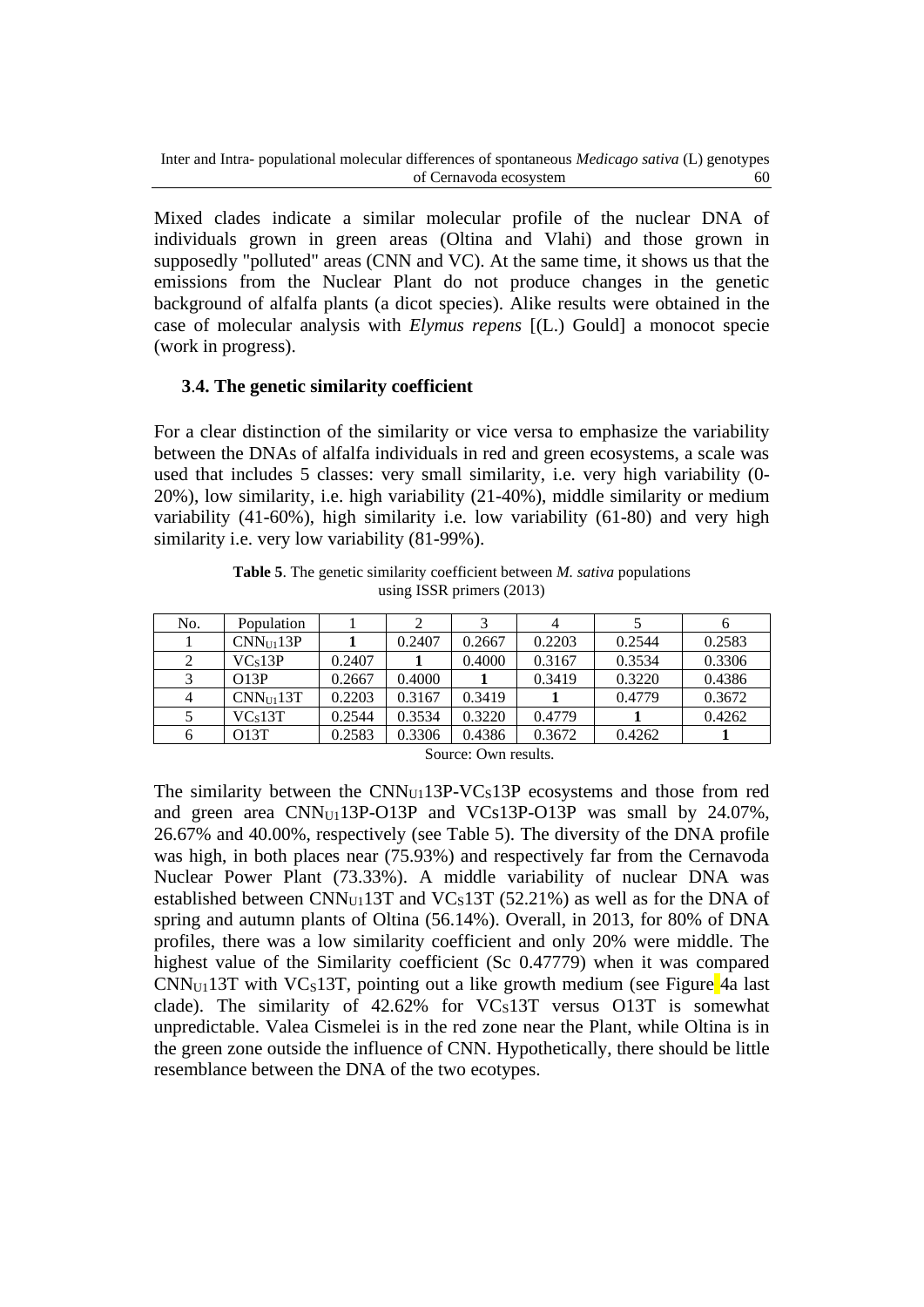Our results vere confirmed by the analysis of variance (Table 6) that shows a large and significant differences for all populations and seasons. With one exception the F test was small and insignificant (CNNU113P).

|                |                       | Between groups |    | Within groups |     |            |
|----------------|-----------------------|----------------|----|---------------|-----|------------|
| No.            | Populations           | <b>SS</b>      | DF | <b>SS</b>     | DF  | F Test     |
|                | CNN <sub>U1</sub> 13P | 0.03           |    | 40.08         | 179 | 0.14       |
| 2              | VC <sub>s</sub> 13P   | 1.42           |    | 42.32         | 179 | $6.02*$    |
| 3              | O13P                  | 2.93           |    | 40.63         | 179 | $12.90**$  |
| $\overline{4}$ | CNN <sub>U1</sub> 13T | 16.31          |    | 28.70         | 179 | $101.75**$ |
| 5              | VCs13T                | 25.04          |    | 19.90         | 179 | 225.19**   |
| 6              | O13T                  | 10.47          |    | 34.78         | 179 | 53.88**    |

**Table 6**. Analysis of variance for *Medicago sativa* populations concerning the bands of the ISSR primers (2013)

Source: Own results.

**Table 7.** The genetic similarity coefficient between *M. sativa* populations using ISSR primers (2014)

| No. | Population            | 1      | 2            | 3                   | 4      | 5                              | 6      | 7      | 8      |
|-----|-----------------------|--------|--------------|---------------------|--------|--------------------------------|--------|--------|--------|
| 1   | CNN <sub>U1</sub> 14P | 1      | 0.5304       |                     |        | $0.5470$   $0.5746$   $0.5470$ | 0.4917 | 0.5304 | 0.5083 |
| 2   | CNN <sub>0</sub> 14P  | 0.5304 | $\mathbf{1}$ | 0.5746              | 0.5691 | 0.6298                         | 0.5635 | 0.5801 | 0.4917 |
| 3   | VC <sub>s</sub> 14P   | 0.5470 | 0.5746       | 1                   | 0.6519 | 0.6243                         | 0.5470 | 0.5856 | 0.5414 |
| 4   | O14P                  | 0.5746 | 0.5691       | 0.6519              | 1      | 0.5525                         | 0.5746 | 0.5580 | 0.6464 |
| 5   | V14P                  | 0.5470 | 0.6298       | 0.6243              | 0.5525 | $\mathbf{1}$                   | 0.6022 | 0.6409 | 0.5525 |
| 6   | $CNN_{U1}14T$         | 0.4917 | 0.5635       |                     |        | $0.5470$   $0.5746$   $0.6022$ | 1      | 0.6740 | 0.5525 |
| 7   | VCs14T                | 0.5304 | 0.5801       | $0.5856$   $0.5580$ |        | 0.6409                         | 0.6740 | 1      | 0.6133 |
| 8   | O14T                  | 0.5083 | 0.4917       | 0.5414              | 0.6464 | 0.5525                         | 0.5525 | 0.6133 | 1      |

Source: Own results.

In 2014, 72.41% of the DNA profile showed an middle similarity and at 27.59% was high. Middle similarity coefficients were obtained for 2 mixed subclades  $CNN_014P-V14P$  (Sc 0.6298) and VC<sub>S</sub>14P-O14P (Sc 0.6519).

As in 2013, such a similarity was unexpected, because the DNA of the analyzed plants came from red and green areas, a priori considered to be influenced differently by the Cernavoda Nuclear Power Plant.

The similarity between the molecular profiles of the DNA in the two opposing ecosystems indicates the absence of harmful emissions that could come from CNN Plant. There were no changes in the nuclear DNA model of alfalfa plants grown from September 2013 to May 2014 in red or green ecosystems.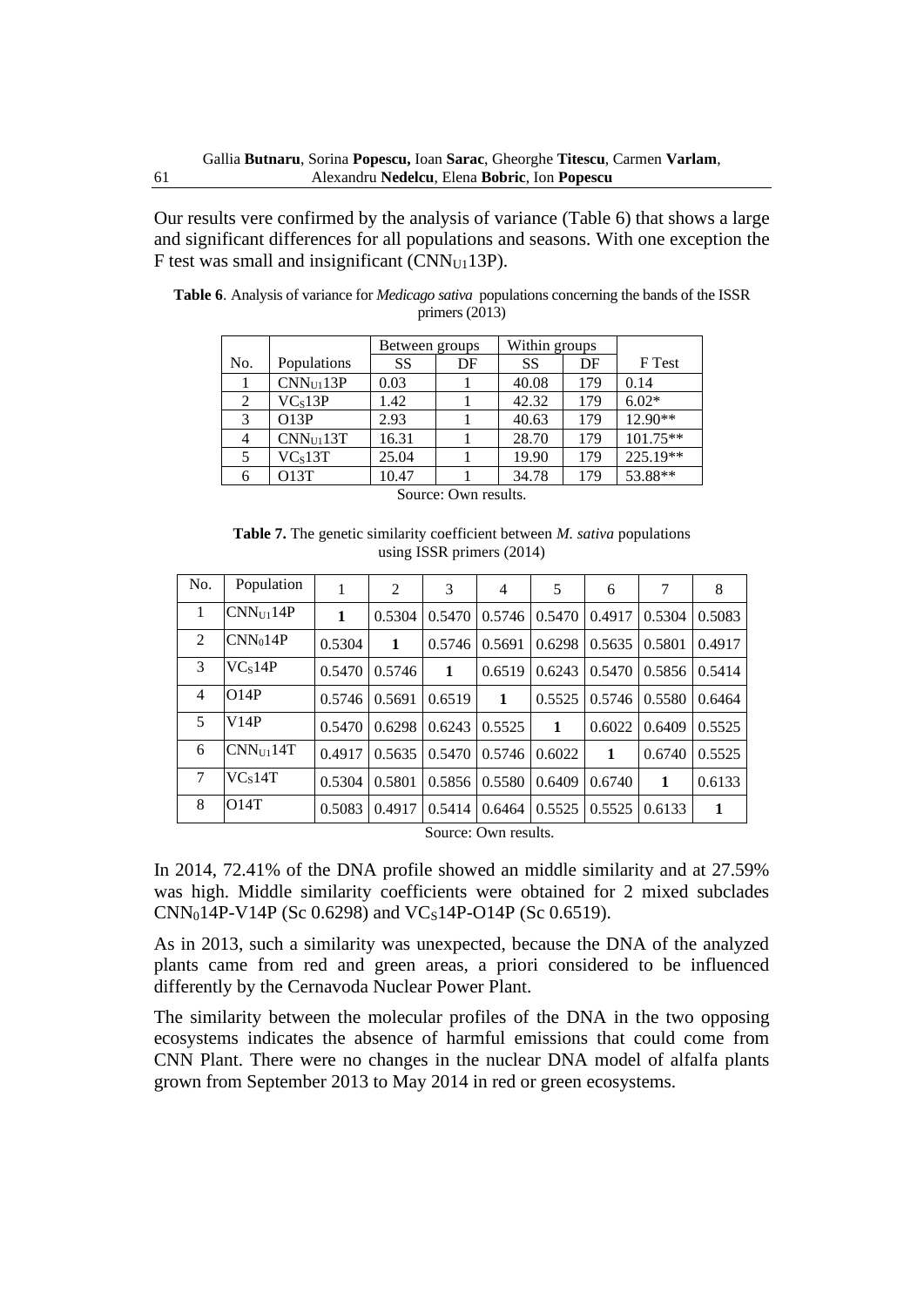The analysis of the variance for 2014 (Table 8) exactly as in 2013 highlighted a single exception in which the difference was insignificant ( $CNN<sub>U1</sub>$ ). For 87.5% of the 2014 data, their veracity was confirmed.

|     |                       | Between groups |                                                                 |       | Within groups |           |
|-----|-----------------------|----------------|-----------------------------------------------------------------|-------|---------------|-----------|
| No. | Genotype              | SS             | DF                                                              | SS    | DF            | F Test    |
|     | CNN <sub>U1</sub> 14P | 0.85           |                                                                 | 39.26 | 179           | 3.88      |
| 2   | CNN <sub>0</sub> 14P  | 5.96           |                                                                 | 36.74 | 179           | 29.04**   |
| 3   | VC <sub>s</sub> 14P   | 6.60           |                                                                 | 37.15 | 179           | 31.78**   |
| 4   | O14P                  | 6.93           |                                                                 | 36.63 | 179           | 33.88**   |
| 5   | V14P                  | 12.91          |                                                                 | 32.23 | 179           | $71.71**$ |
| 6   | CNN <sub>U1</sub> 14T | 10.71          |                                                                 | 34.31 | 179           | 55.87**   |
| 7   | VC <sub>s</sub> 14T   | 16.71          |                                                                 | 28.23 | 179           | 105.93**  |
| 8   | O14T                  | 5.61           |                                                                 | 39.64 | 179           | 25.35**   |
|     |                       |                | $\mathcal{L}_{\text{out}}$ on $\mathcal{L}_{\text{out}}$ routle |       |               |           |

**Table 8.** Analysis of variance for *Medicago* populations concerning the bands of the ISSR primers (2014)

Source: Own results.

The primer A2-UBC811-UBC816 (Appendix 1 Table 1.), separated the nuclear DNAs from 22 samples in different classes of similarity: medium (12.02%) large (86.26%) and very large (1.72 %). The greatest similarity was highlighted between the DNA of plants in ecosystems: CNN<sub>STA</sub>15T with LT15T the CNN<sub>P-</sub>  $_{TA}$ 15P with O<sub>1</sub>15P (83.00%) and VC<sub>S1</sub>15P with O<sub>1</sub>15P (80.00%). A wide diversity of alleles was observed at the  $VC_{S3}15T-CNN_015T$  genotypes (80.00%).

The similarity coefficients of the BCU810-A3-A21 primers are very similar to those obtained at the A2-BCU811-BCU816 primers (Appendix 2 Table 1.). As expected, the greatest similarity was between the red zone genotypes  $CNN<sub>STA</sub>15T-CNN<sub>P-TA</sub>15T (82.76%), CNN<sub>STA</sub>15P-VC<sub>CEN</sub>15P (88.51%), CNN<sub>P-TA</sub>15P)$  $TA15P-VC<sub>S</sub>15P$  (80.46%). An unexpected high similarity was revealed by the UBC810-A3-A21 primers for genotypes from the red and green area (CNNP-TA15P-O15P; 80.46%). There are several differences between the two groups of primers that we consider useful to present. Thus, as extreme values, the small and very high similarity coefficients of the primer BCU810-A3-A21 are in proportion higher than those obtained at A2-BCU811-BCU816 (20.09%>12.02% and 2.16%>1.72%); while those with high values are less (77.75% <86.26%).

If for the ecotypes from Valea Cismelei a great similarity is natural (VCS115P-VCN115P =  $80.00\%$ ), both being part of a large ecosystem under the imminent influence of the Power Plant. But the great similarity of over 80.00% for Valea Cismelei and CNN with Oltina and Lake Tibrin is unnatural. In this situation the similarity are  $83.00\%$  at CNN<sub>STA</sub>15T-LT15T and CNN<sub>P-TA</sub>15P-O<sub>1</sub>15P and  $80.00\%$ at  $VC<sub>S3</sub>15T-O<sub>3</sub>15T$ . If the great similarity is debatable in the case of Lake Tibrin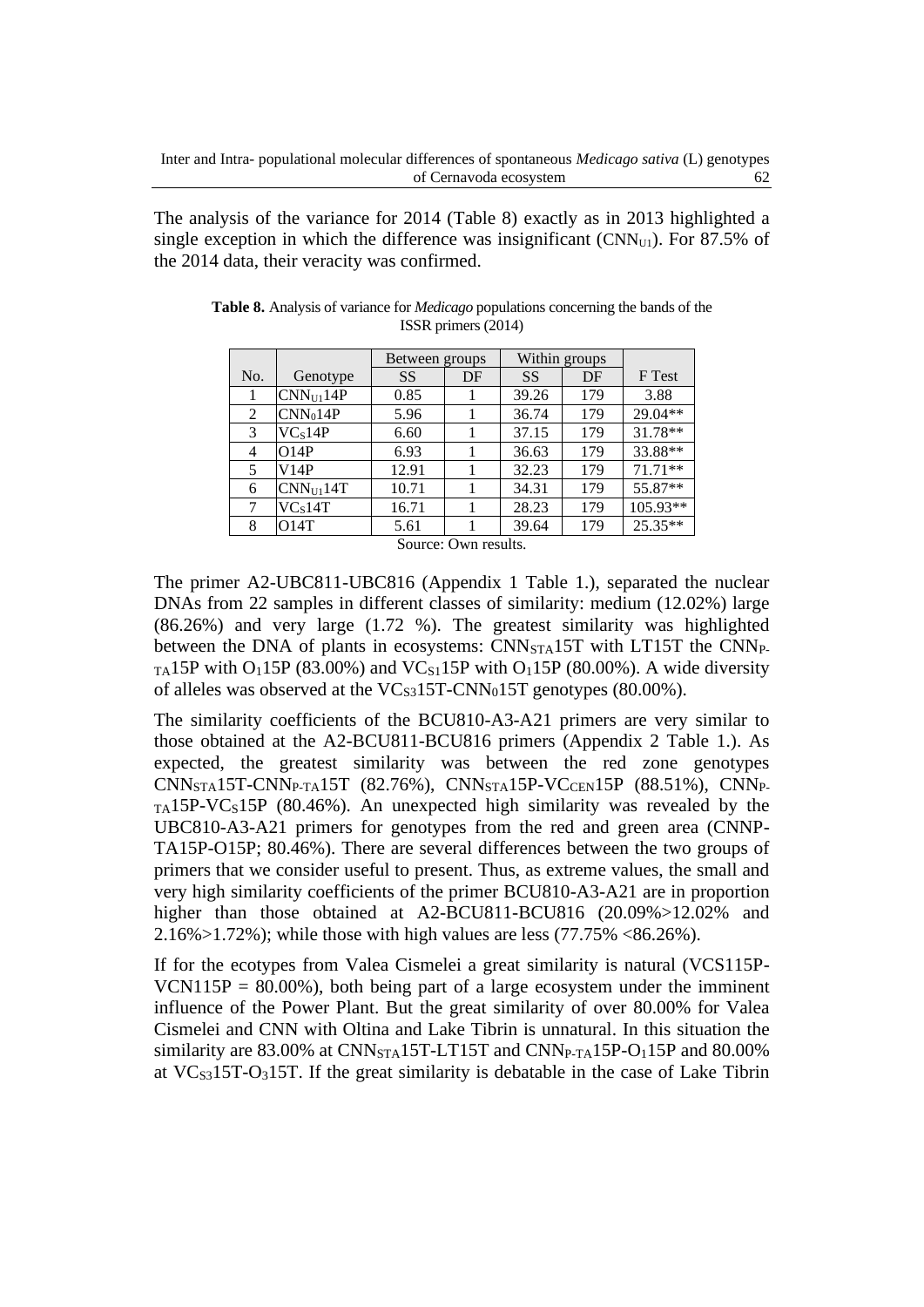located at 5.51 km from CNN for Oltina located at 33.14 km, the interference of the Cernavoda Plant is excluded, because it is too far to be influenced by Power Plant emissions. The LT15T location is isolated and it is not known if there is a connection through groundwater or from the Danube.

Our data were attested by the analysis of the variance for both groups of primers being large and significant in the vast majority of combinations between and within the target groups (Appendix 1 Table 2 and Appendix 2 Table 2).

The inventory of the similarity coefficients of 2015 seasons, it is found that there are significant differences for the very high similarity for spring ecotypes (4.08%) while between genotypes collected in autumn there is a less uniformity being only 1.26% of them. This finding urges us to consider environmental conditions (TºC, mm, insolation, etc.) as a factor in revealing the molecular differences between ecotypes. The highest number of genotypes with high similarity (Sc>80%) was at the spring ecotypes (62.5%).

At the both primers, A2-UBC811-UBC816 and UBC810-A3-A21 the ADN similarity was high at the red and green areas ecotypes:  $CNN_{T-TA}15P-O15P$  $(83.00\%$  and  $80.46\%$ , respectively) and in VC<sub>S2</sub>15T-V15T  $(80.46\%)$ .

| Ecosystems:        |        | The percent of similarity |                    |                       |        |  |  |  |
|--------------------|--------|---------------------------|--------------------|-----------------------|--------|--|--|--|
| Polluted/          | Clean/ |                           | A2-UBC 811-UBC 816 | <b>UBC 810-A3-A21</b> |        |  |  |  |
| Red                | Green  | Spring                    | Autumn             | Spring                | Autumn |  |  |  |
| CNN <sub>U1</sub>  |        | 72.00                     | 63.00              | 65.52                 | 63.22  |  |  |  |
| CNN <sub>STA</sub> |        | 65.00                     | 65.00              | 62.07                 | 68.97  |  |  |  |
| $CNNP-TA$          |        | 83.00                     | 71.00              | 80.46                 | 72.41  |  |  |  |
| Average            |        | 73.33                     | 66.33              | 69.35                 | 68.20  |  |  |  |

**Table 9**. The similarity among alfalfa plants grown in CNN and Oltina ecosystems in two seasons by using primers A2-UBC 811-UBC 816 and UBC 810-A3-A21 (2015)

Source: Own results.

The DNA of the alfalfa in the yard of the Cernavoda Power Plant should be different from that of the plants in Oltina, both ecotypes being grown up in differentiated environmental conditions. CNN is located in the red zone and Oltina in the green zone. The molecular profile should have been completely different. However, their similarity is very high (Table 9).

Such a resemblance can only be explained by similar long-term influence of like environmental conditions stress the absence of CNN modifying factors.

In terms of environmental conditions CNN and VC ecosystems are considered to be very like. Consequently, the DNA of alfalfa plants in the Valea Cismelei should be very similar to that of plants of the factory yard (Table 10).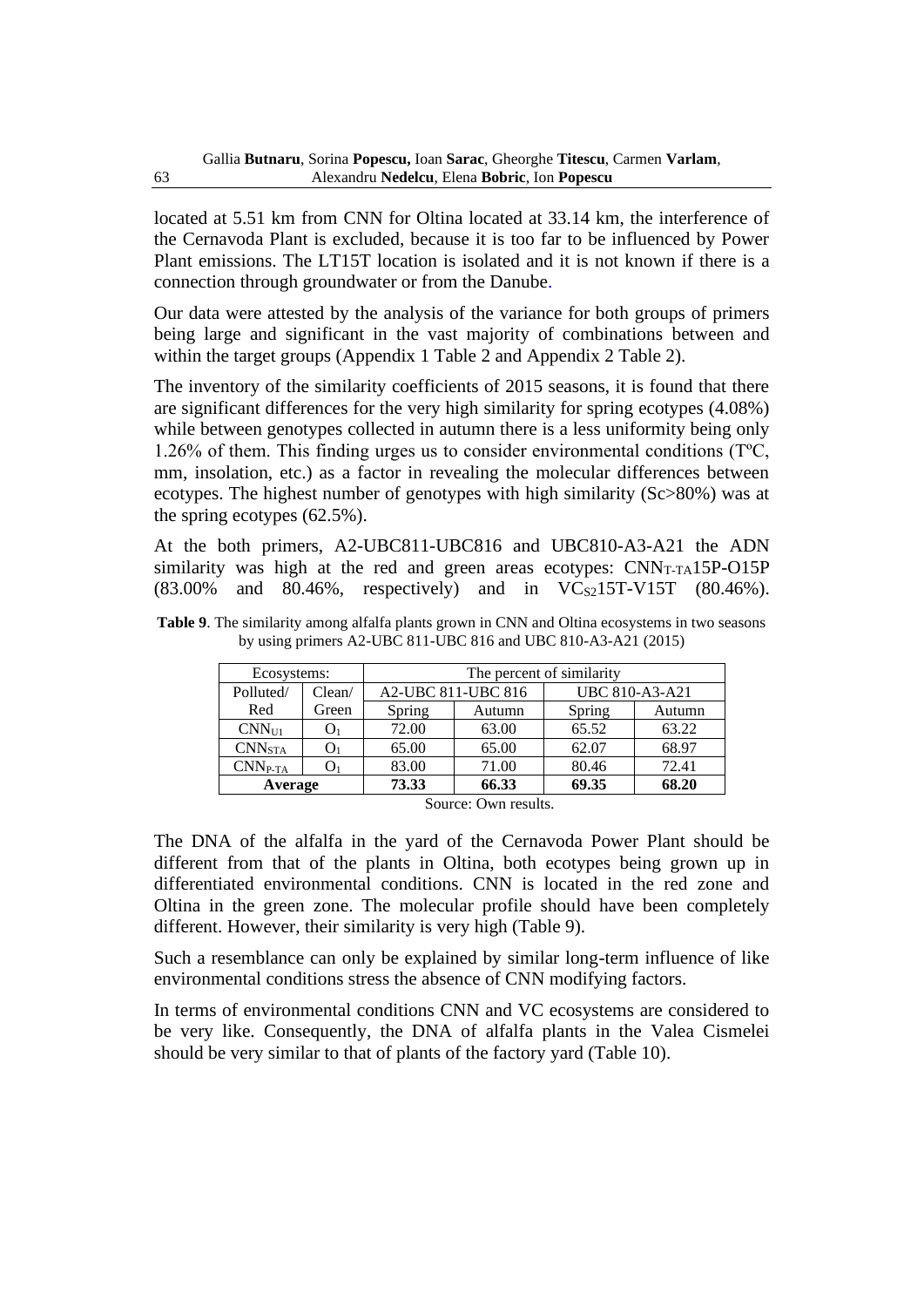In the 3 groups of genotypes the general similarity coefficient (ScG%) was high highlighting small differences between their DNAs. However, it is worth noting the greater similarity of the DNA from Oltina with that from CNN compared to that of the DNA from VC with CNN  $(69.30\% > 64.90\%)$ . It would have been natural to have a greater resemblance between similar ecosystems and on the contrary inferior to different ones. The difference of 5% is not big but still allows us to conclude that overall the 3 ecosystems do not differ too much from each other and that CNN Cernavoda does not negatively influence the area.

**Table 10.** The similarity molecular profile of alfalfa from CNN and VC ecosystems in spring and autumn revealed by A2-UBC 811-UBC 816 and UBC 810-A3-A21 primes (2015)

| Ecosystems:        |                 | The percent of similarity |                    |        |                |  |  |  |
|--------------------|-----------------|---------------------------|--------------------|--------|----------------|--|--|--|
| Polluted/          | Clean/          |                           | A2-UBC 811-UBC 816 |        | UBC 810-A3-A21 |  |  |  |
| Red                | Green           | Spring                    | Autumn             | Spring | Autumn         |  |  |  |
| CNN <sub>U1</sub>  | $\rm{VC_{CEN}}$ | 65.00                     | 56.00              | 66.67  | 66.67          |  |  |  |
| CNN <sub>STA</sub> | $\rm V C_{N1}$  | 70.00                     | 62.00              | 66.67  | 62.07          |  |  |  |
| $CNNP-TA$          | $VC_{S1}$       | 64.00                     | 56.00              | 80.46  | 63.22          |  |  |  |
| Average $(ScG\%)$  |                 | 66.33                     | 58.00              | 71.27  | 63.99          |  |  |  |

Source: Own results.

The <sup>3</sup>H content in the water collected in the spring campaign are much lower than those of autumn; the average was  $6.5\pm0.44Bq/l$  respectively  $22.1\pm0.97Bq/l$  [10]. The air samples for the spring campaign were below the detection limit. The exception is the exclusion zone, Valea Cismelei with  $5.81 \pm 0.69$  Bq/m<sup>3</sup>. The measurements from October 2015 were slightly higher, keeping the same exception (8.34 $\pm$ 0.73 Bq/m<sup>3</sup>). The charge with <sup>3</sup>H of the environment cannot be incriminating as a harmful factor of the nuclear DNA. The high similarity of nuclear DNA indicates a similar environment in all ecosystems attested by the quantitative determinations of  ${}^{3}H$  of water, air and soil.

In general, the literature in this field is limited. The evaluation of the two green and red ecosystems was made by analyzing the quantity and quality of DNA, of electrophoretic bands on gels, the dendrograms clades, variance analysis and similarity between the genotypes of 2013, 2014 and 2015. Each of them revealed more or less obviously the influence of Cernavoda Atomic Power Plant on alfalfa plants as well as on other species.

For Romania, the molecular investigations performed on alfalfa genotypes from the red and green areas of Cernavoda Nuclear Plant influence are singular. In the explored literature we did not find studies related to such aspects. Kamura and coworkers [4] approached the subject tangentially by describing the relatively low ratio of tritium activity (0.37) in the nucleic acid fraction of pea seedlings. They showed also the differentiation of tritium accumulation in biochemical constituents of the plant as well as the preferential incorporation in fats and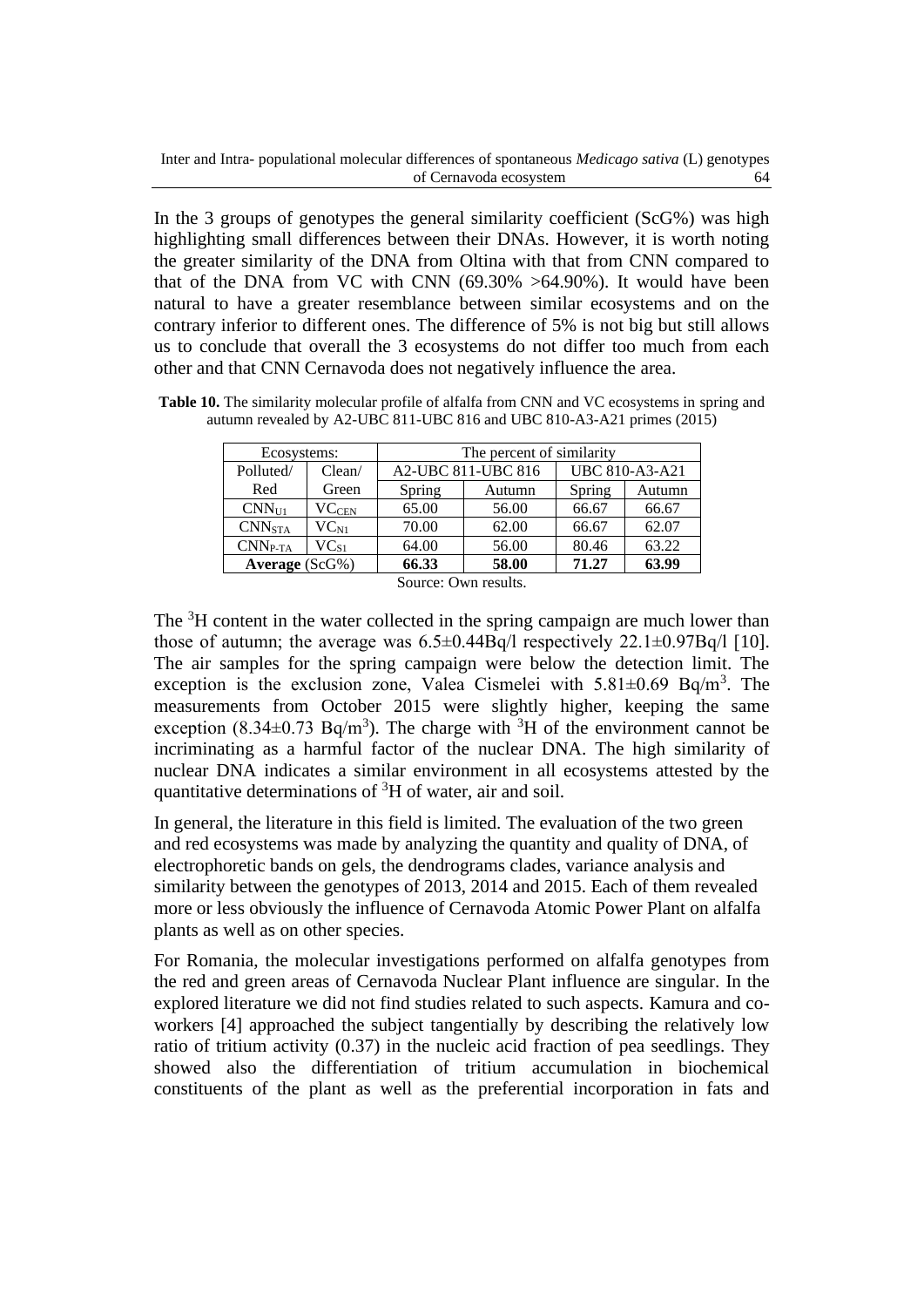proteins. Even alfalfa has been little studied from this point of view [11], although it is a plant used to highlight the environment stress [5].

The general analysis of the structure of the dendrograms in association with the similarity matrix indicates that both the sampling season and the place of origin had an influence on the genetic similarity between the *Medicago* genotypes.

We do not know if those comparative studies have been done to highlight the differences in molecular similarity between spring and autumn genotypes. It was useful to compare the molecular profile of DNA of alfalfa plants in spring and autumn, because new questions arose that should be answered. In the fall, DNA appears to be more complex and the number of allele copies to be higher. The DNA segments released by the proteins that protect them and the histone nucleus (dimers H2A-H2B and tetramers H3-H4) 2 are more susceptible to hybridization with the sequence of primers [13]. High summer temperatures predispose to the relaxation of the histone complex and DNA and thus the naked molecular profile ensures a more efficient hybridization of the primer [1].

Although RAPD and ISSR primers have the disadvantage of labeling homo- and hetero- zygous loci for our aim to emphasize the molecular diversity of individuals in alfalfa populations in green and red ecosystems, the random primers used have been appropriate.

So far, such a finding can only be explained by comparing our data with those reported by the ICSI Ramnicu Valcea research group  $[10]$  on the presence of <sup>3</sup>H in water, air and soil and its assessment in spontaneous grassy and woody vegetation of the Cernavoda Nuclear Power Plant ecosystems.

The similarity between the molecular profiles of DNA in the two opposing ecosystems indicates the absence of harmful factors that could have been emitted by CNN Plant.

# **Conclusions**

(1) The molecular separation fractions of the 9, 8 and 10 ISSR and RAPD primes used in 3 consecutive years showed a number of 159, 185 and 297 active alleles in the spontaneous alfalfa genotypes in the red and green areas of Cernavoda;

(2) The comparative molecular analyses with RAPD or ISSR primers of spring and autumn plants pointed out a larger molecular diversity at the autumn plants.

(3) The autumn plants seems to be more convenient for that kind of investigations because the DNA profile is more complex, revealed information is more numerous and the monitoring costs would be lower.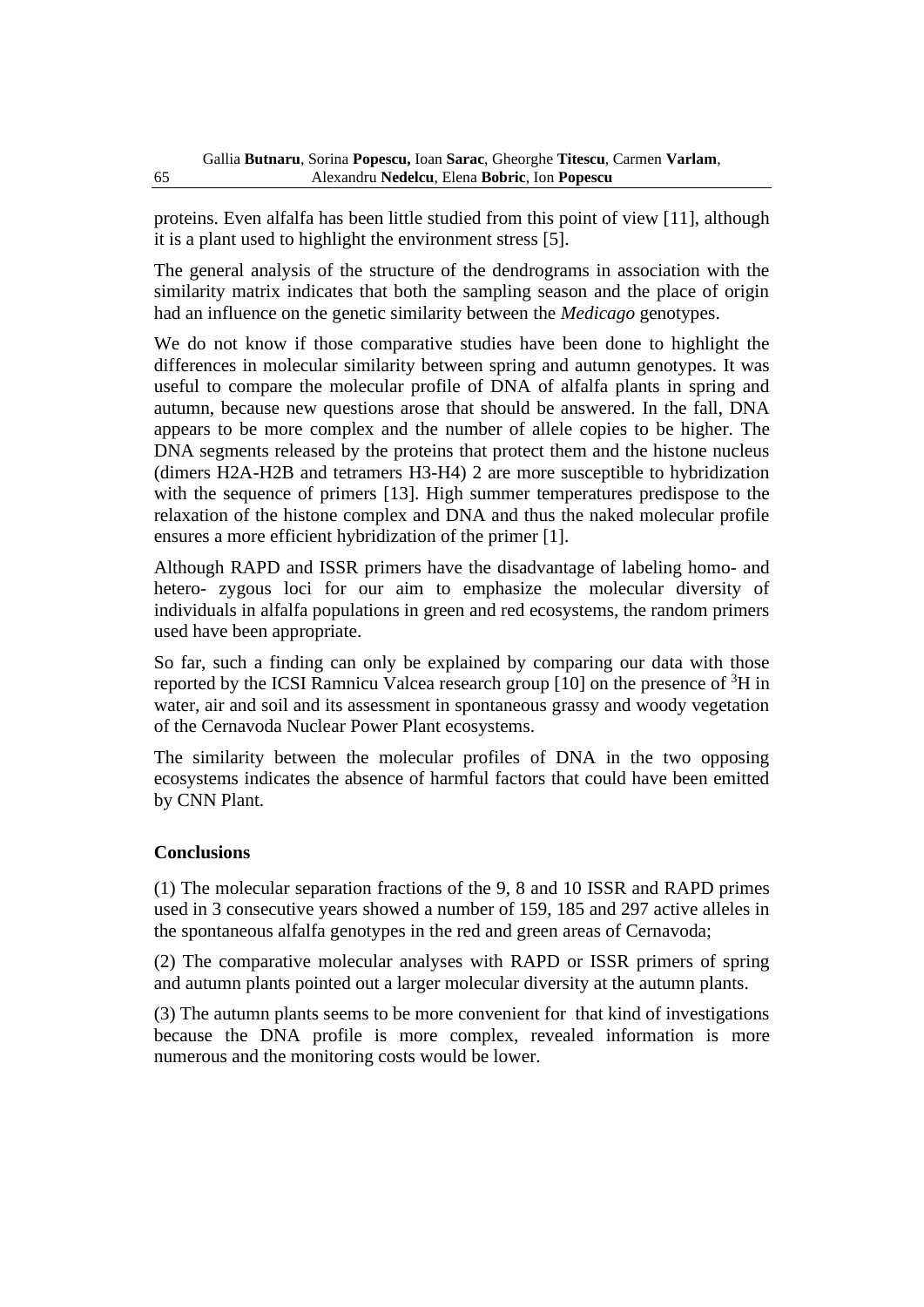(4) We conclude that the variability of the molecular profile of nuclear DNA is associated with environmental variability, especially in intervals spring-autumn rather than with the physical environment created of the emissions from the Cernavoda Power Plant.

(5) Based on the results obtained, we conclude that the emissions from the Cernavoda Power Plant do not produce any change in the genetic background of alfalfa plants.

(6) However, in order to clearly highlight the influence of  ${}^{3}H$  on the DNA of organisms in the Cernavoda area, several fundamental studies need to be done.

#### **Acknowledgement**

This work was supported by SN "*Nuclearelectrica*" SA Cernavoda. Grant BIOTA II no. 71971/30.10.2012.

#### **Authors' contributions**

The manuscript was written through contributions of GB and SP; all authors have given approval to the final version of the manuscript; SP made the molecular analysis; the statistical work was performed by GB and SI; the other authors contributed to the data collection.

#### **R E F E R E NC E S**

[1] Butnaru, G., Chen, J., Goicoechea, P., Gustafson, J.P. In situ hybridization mapping of genes in Hordeum vulgare L. The Journal of heredity (USA), (1998).

[2] Doyle, J.J., Doyle, J.L. A rapid DNA isolation procedure for small quantities of fresh leaf tissue. Phytochem Bull. 19: 11–15, (1987).

[3] Ferronsky, V.I., Polyacov, V.A. Isotopes of Earth's Hydrosphere. Springer Verlag, p. 235, (2012).

[4] Kahma, K., Morsky, P., Hann1nen, V., Kuronen, P., Salonen, L., Miettinen, J.K. Incorporation of tritium from tritiated water into DNA and free amino acids of pea plant, 3rd IAEA Research Co-ordination Meeting on the Environmental Behaviour of Tritium, Helsinki, Finland, (1976).

[5] Mihacea, S. The physical map of the NOD region of alfaalfa*.* Timisoara *(*PhD thesis), (1993).

[6] Nei, M., Li, W-H. [Mathematical model for studying genetic variation in terms of](https://www.pnas.org/content/76/10/5269.short)  [restriction endonucleases.](https://www.pnas.org/content/76/10/5269.short) Proc. Natl. Acad. Sct. USA Vol.76, No.10, pp.5269-5273, (1979)**.**

[7] Predeep Reddy, M., Sarla, M.N., Siddiq, E.A. Inter simple sequence repeat (ISSR) polymorphism and its application in plant breeding. Euphytica 128: 9–17, (2002).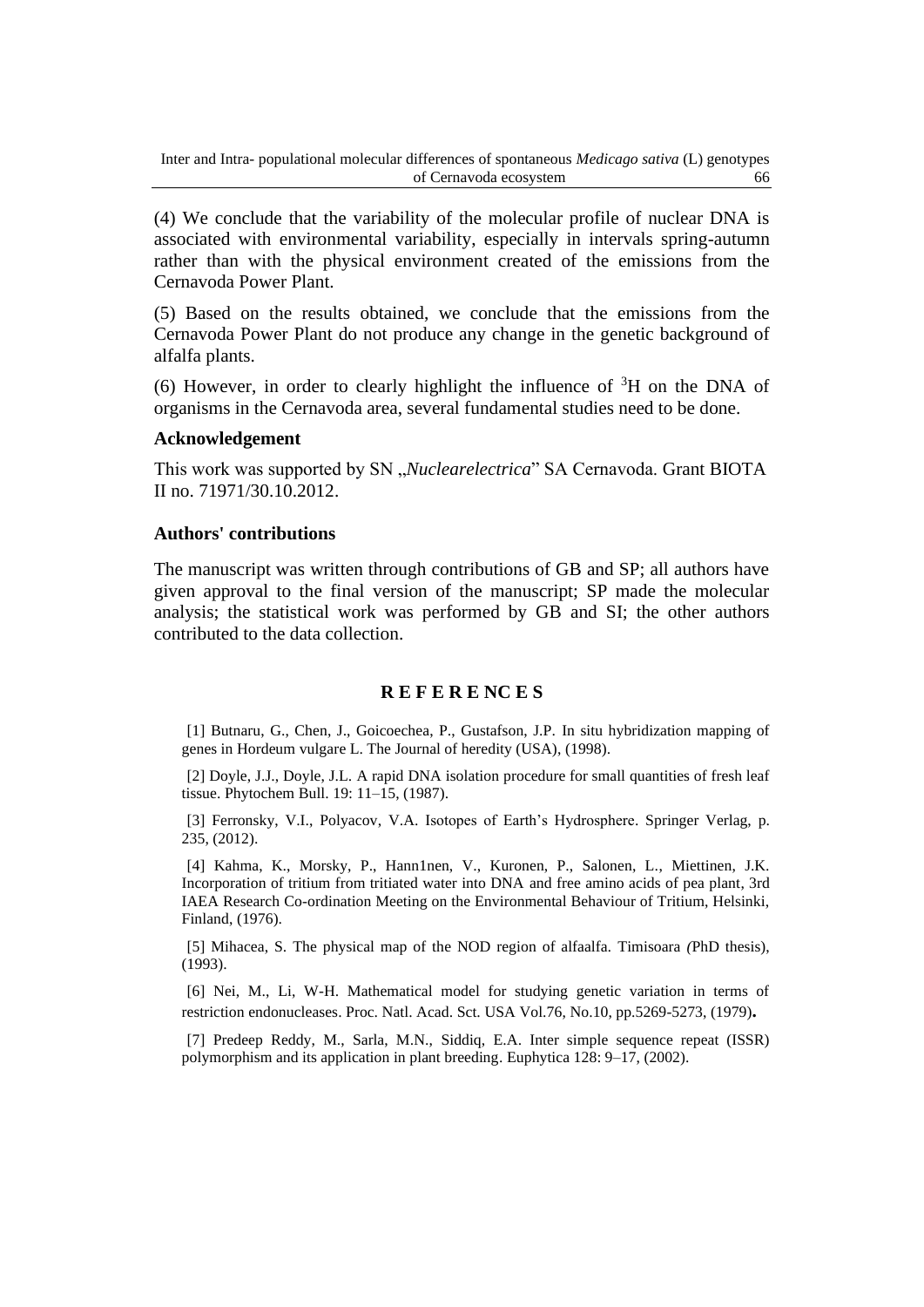[8] [Radiation Information Network's Tritium Information Section](http://www.physics.isu.edu/radinf/tritium.htm)*.* Idaho State University. In Molten Salt Reactors and Thorium Energy, Dolan, T.J. Editor, Elsevier, (2017).

[9] Sambrook, J.F.*,* Russell, D.W. Molecular Cloning: A Laboratory Manual (3rd ed.). Cold Spring Harbor Laboratory Press (2001)*.*

[10] Titescu, Gh., Varlam, C. Report on the environmental for Cernavoda NPP. ICSI Rm. Vâlcea, (2013-2016).

[11] Tritium in Some Typical Ecosystems. Vienna, Austria. IAEA. Technical Reports Series No. 207 Sti/Doc/10/207, (1981).

[12] Zhang, Q., Liu, T., Yang, L., De, M., Dahu, S., Monitoring and management of tritium from the nuclear power plant effluent. [OP Conference Series: Earth and Environmental](https://iopscience.iop.org/journal/1755-1315)  [Science,](https://iopscience.iop.org/journal/1755-1315) [Vol. 108,](https://iopscience.iop.org/volume/1755-1315/108) [Issue 4,](https://iopscience.iop.org/issue/1755-1315/108/4) (2018).

[13] [Zhang,](https://pubs.acs.org/action/doSearch?field1=Contrib&text1=Bin++Zhang) B., [Zheng,](https://pubs.acs.org/action/doSearch?field1=Contrib&text1=Weihua++Zheng) W., [Papoian,](https://pubs.acs.org/action/doSearch?field1=Contrib&text1=Garegin+A.++Papoian) G.A., [Wolynes,](https://pubs.acs.org/action/doSearch?field1=Contrib&text1=Peter+G.++Wolynes) P.G. Exploring the Free Energy Landscape of Nucleosomes. J. Am. Chem. Soc. 138. 26. pp. 8126–8133, ( 2016).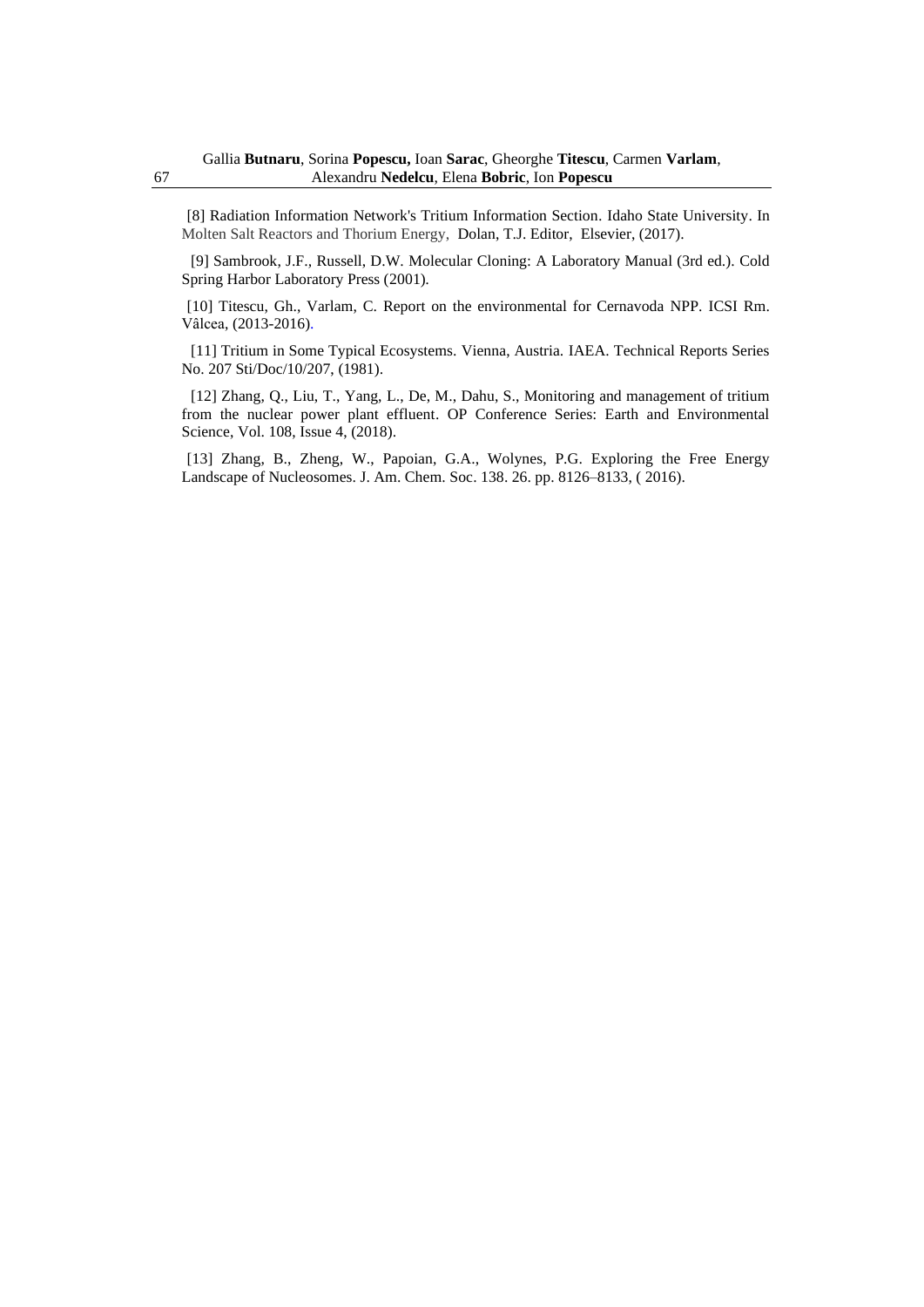Inter and Intra- populational molecular differences of spontaneous *Medicago sativa* (L) genotypes of Cernavoda ecosystem 68

**Appendix 1 Table 1**

|                | A2-UBC811-UBC816                   |              |            |              |                |              |       |        |                |              |              |              |
|----------------|------------------------------------|--------------|------------|--------------|----------------|--------------|-------|--------|----------------|--------------|--------------|--------------|
| No.            | Population                         | $\mathbf{1}$ | $\sqrt{2}$ | $\sqrt{3}$   | $\overline{4}$ | 5            | 6     | $\tau$ | $8\phantom{1}$ | 9            | 10           | 11           |
| $\mathbf{1}$   |                                    | 12           | 13         | 14           | 15             | 16           | 17    | 18     | 19             | 20           | 21           | 22           |
|                |                                    | 1            | 0.770      | 0.620        | 0.650          | 0.620        | 0.640 | 0.650  | 0.640          | 0.600        | 0.630        | 0.660        |
| 2              | $VC_{\rm N1}15T$                   | 0.540        | 0.620      | 0.680        | 0.570          | 0.730        | 0.700 | 0.580  | 0.630          | 0.670        | 0.650        | 0.600        |
|                |                                    | 0.770        | 1          | 0.710        | 0.680          | 0.670        | 0.610 | 0.640  | 0.690          | 0.650        | 0.720        | 0.630        |
|                | $\rm V C_{N2} 15T$                 | 0.530        | 0.630      | 0.670        | 0.580          | 0.720        | 0.690 | 0.630  | 0.700          | 0.640        | 0.660        | 0.710        |
| 3              |                                    | 0.620        | 0.710      | $\mathbf{1}$ | 0.670          | 0.600        | 0.640 | 0.550  | 0.600          | 0.580        | 0.610        | 0.600        |
|                | VCs115T                            | 0.480        | 0.580      | 0.560        | 0.530          | 0.630        | 0.620 | 0.580  | 0.610          | 0.610        | 0.570        | 0.640        |
| $\overline{4}$ |                                    | 0.650        | 0.680      | 0.670        | 1              | 0.690        | 0.750 | 0.640  | 0.630          | 0.590        | 0.660        | 0.590        |
|                | VC <sub>S2</sub> 15T               | 0.550        | 0.730      | 0.710        | 0.660          | 0.660        | 0.650 | 0.610  | 0.720          | 0.660        | 0.680        | 0.690        |
| 5              |                                    | 0.620        | 0.670      | 0.600        | 0.690          | $\mathbf{1}$ | 0.740 | 0.670  | 0.680          | 0.660        | 0.670        | 0.800        |
|                | VC <sub>S3</sub> 15T               | 0.640        | 0.720      | 0.680        | 0.690          | 0.690        | 0.620 | 0.620  | 0.710          | 0.630        | 0.650        | 0.640        |
| 6              |                                    | 0.640        | 0.610      | 0.640        | 0.750          | 0.740        | 1     | 0.650  | 0.680          | 0.640        | 0.610        | 0.640        |
|                | VC <sub>CEN</sub> 15T              | 0.560        | 0.660      | 0.680        | 0.690          | 0.670        | 0.660 | 0.660  | 0.730          | 0.730        | 0.690        | 0.700        |
| 7              |                                    | 0.650        | 0.640      | 0.550        | 0.640          | 0.670        | 0.650 | 1      | 0.730          | 0.770        | 0.620        | 0.710        |
|                | V15T                               | 0.550        | 0.670      | 0.730        | 0.700          | 0.680        | 0.630 | 0.550  | 0.640          | 0.660        | 0.620        | 0.630        |
| 8              |                                    | 0.640        | 0.690      | 0.600        | 0.630          | 0.680        | 0.680 | 0.730  | 1              | 0.700        | 0.670        | 0.700        |
|                | O <sub>1</sub> 15T                 | 0.620        | 0.680      | 0.740        | 0.710          | 0.690        | 0.620 | 0.600  | 0.670          | 0.630        | 0.630        | 0.600        |
| 9              |                                    | 0.600        | 0.650      | 0.580        | 0.590          | 0.660        | 0.640 | 0.770  | 0.700          | $\mathbf{1}$ | 0.670        | 0.700        |
|                | O <sub>2</sub> 15T                 | 0.560        | 0.680      | 0.680        | 0.710          | 0.690        | 0.640 | 0.580  | 0.6500         | 0.670        | 0.630        | 0.660        |
| 10             |                                    | 0.630        | 0.720      | 0.610        | 0.660          | 0.670        | 0.610 | 0.620  | 0.670          | 0.670        | $\mathbf{1}$ | 0.690        |
|                | O <sub>3</sub> 15T                 | 0.630        | 0.650      | 0.710        | 0.640          | 0.620        | 0.630 | 0.570  | 0.640          | 0.620        | 0.660        | 0.590        |
| 11             |                                    | 0.660        | 0.630      | 0.600        | 0.590          | 0.800        | 0.640 | 0.710  | 0.700          | 0.700        | 0.690        | $\mathbf{1}$ |
|                | CNN <sub>0</sub> 15T               | 0.660        | 0.680      | 0.720        | 0.670          | 0.710        | 0.620 | 0.600  | 0.6500         | 0.6500       | 0.630        | 0.600        |
| 12             |                                    | 0.540        | 0.530      | 0.480        | 0.550          | 0.640        | 0.560 | 0.550  | 0.620          | 0.560        | 0.630        | 0.660        |
|                | $CNN_115T$                         | 1            | 0.660      | 0.700        | 0.690          | 0.550        | 0.580 | 0.520  | 0.630          | 0.610        | 0.550        | 0.580        |
| 13             |                                    | 0.620        | 0.630      | 0.580        | 0.730          | 0.720        | 0.660 | 0.670  | 0.680          | 0.680        | 0.650        | 0.680        |
|                | CNN <sub>STA</sub> 15T             | 0.660        | 1          | 0.760        | 0.830          | 0.630        | 0.700 | 0.660  |                | 0.730        |              | 0.640        |
| 14             |                                    |              |            |              |                |              |       |        | 0.730          |              | 0.690        |              |
|                |                                    | 0.680        | 0.670      | 0.560        | 0.710          | 0.680        | 0.680 | 0.730  | 0.740          | 0.680        | 0.710        | 0.720        |
| 15             | $CNNP-TA15T$                       | 0.700        | 0.760      | 1            | 0.790          | 0.670        | 0.660 | 0.640  | 0.730          | 0.710        | 0.710        | 0.620        |
|                |                                    | 0.570        | 0.580      | 0.530        | 0.660          | 0.690        | 0.690 | 0.700  | 0.710          | 0.710        | 0.640        | 0.670        |
| 16             | LT15T                              | 0.690        | 0.830      | 0.790        | 1              | 0.660        | 0.610 | 0.610  | 0.760          | 0.740        | 0.660        | 0.650        |
|                |                                    | 0.730        | 0.720      | 0.630        | 0.660          | 0.690        | 0.670 | 0.680  | 0.690          | 0.690        | 0.620        | 0.710        |
| 17             | CNN <sub>1</sub> 15P               | 0.550        | 0.630      | 0.670        | 0.660          | 1            | 0.730 | 0.650  | 0.720          | 0.700        | 0.720        | 0.710        |
|                |                                    | 0.700        | 0.690      | 0.620        | 0.650          | 0.620        | 0.660 | 0.630  | 0.620          | 0.640        | 0.630        | 0.620        |
| 18             | ${\rm CNN}_{\rm STA}$ 15P          | 0.580        | 0.700      | 0.660        | 0.610          | 0.730        | 1     | 0.740  | 0.670          | 0.690        | 0.650        | 0.660        |
|                |                                    | 0.580        | 0.630      | 0.580        | 0.610          | 0.620        | 0.660 | 0.550  | 0.600          | 0.580        | 0.570        | 0.600        |
| 19             | VC <sub>CEN</sub> 15P              | 0.520        | 0.660      | 0.640        | 0.610          | 0.650        | 0.740 |        | 0.690          | 0.590        | 0.670        | 0.620        |
|                |                                    | 0.630        | 0.700      | 0.610        | 0.720          | 0.710        | 0.730 | 0.640  | 0.670          | 0.650        | 0.640        | 0.650        |
| 20             | $VC_{S1}15P$                       | 0.630        | 0.730      | 0.730        | 0.760          | 0.720        | 0.670 | 0.690  | $\mathbf{1}$   | 0.800        | 0.780        | 0.790        |
|                |                                    | 0.670        | 0.640      | 0.610        | 0.660          | 0.630        | 0.730 | 0.660  | 0.630          | 0.670        | 0.620        | 0.650        |
|                | $\rm{VC_{N1}}15P$                  | 0.610        | 0.730      | 0.710        | 0.740          | 0.700        | 0.690 | 0.590  | 0.800          | $\mathbf{1}$ | 0.780        | 0.790        |
| 21             |                                    | 0.650        | 0.660      | 0.570        | 0.680          | 0.650        | 0.690 | 0.620  | 0.630          | 0.630        | 0.660        | 0.630        |
|                | O15P                               | 0.550        | 0.690      | 0.710        | 0.660          | 0.720        | 0.650 | 0.670  | 0.780          | 0.780        | $\mathbf{1}$ | 0.830        |
| 22             |                                    | 0.600        | 0.710      | 0.640        | 0.690          | 0.640        | 0.700 | 0.630  | 0.600          | 0.660        | 0.590        | 0.600        |
|                | $\text{CNN}_\text{P-TA}15\text{P}$ | 0.580        | 0.640      | 0.620        | 0.650          | 0.710        | 0.660 | 0.620  | 0.790          | 0.790        | 0.830        | $\mathbf{1}$ |

*The genetic similarities coefficients between Medicago sativa populations using*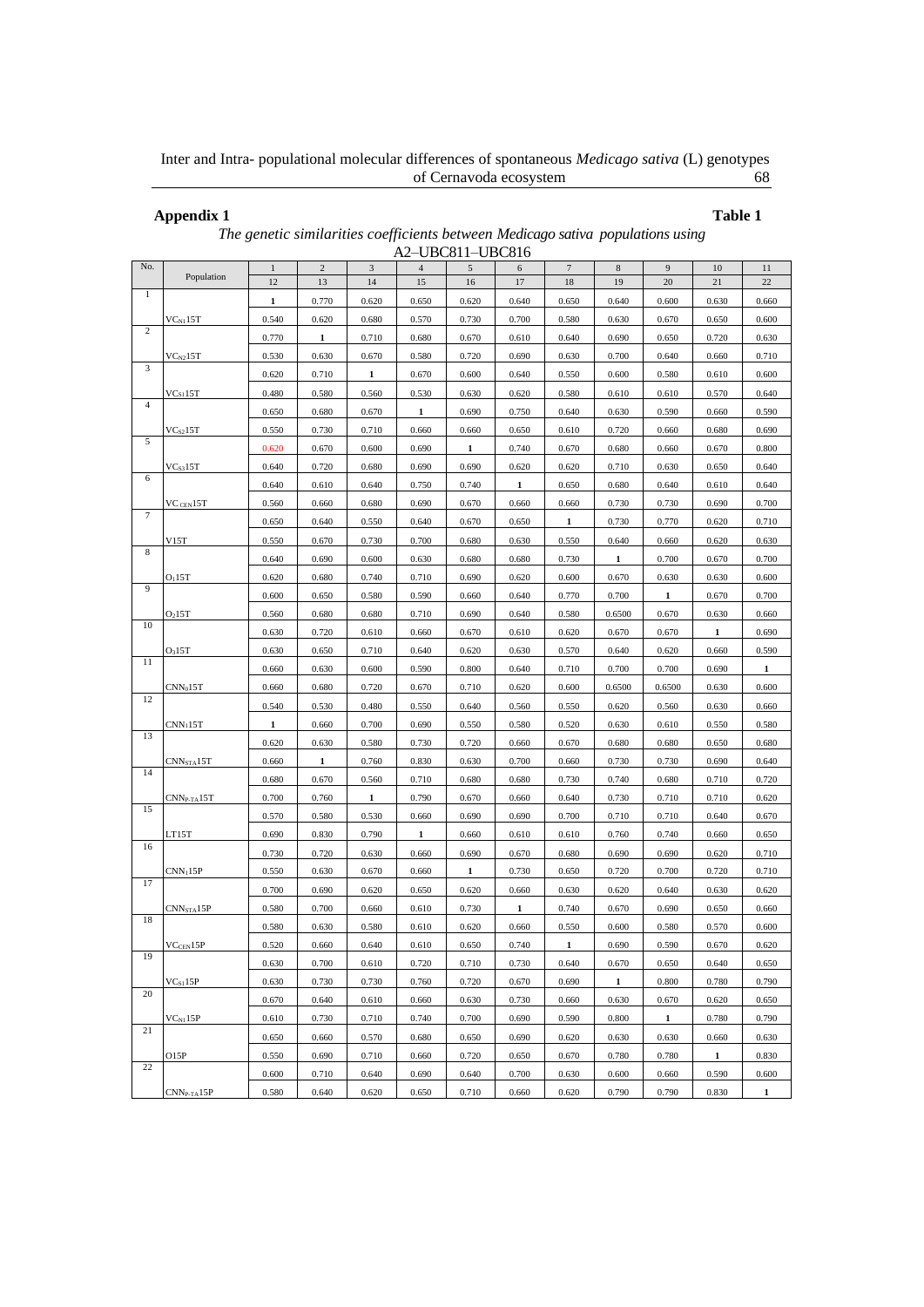# **Appendix 1**

#### **Table 2**

|                |                        | Between groups |              | Within groups |    |           |
|----------------|------------------------|----------------|--------------|---------------|----|-----------|
| No.            | Population             | SS             | DL           | SS            | DL | F Test    |
| 1              | $VC_{N1}15T$           | 3.121          | 1            | 18.639        | 98 | $16.41**$ |
| $\overline{2}$ | $\rm{VC_{N2}}15T$      | 2.300          | 1            | 17.410        | 98 | 12.95**   |
| $\overline{3}$ | $\rm VC_{S1}15T$       | 0.708          | 1            | 22.332        | 98 | 3.11      |
| $\overline{4}$ | $\rm VC_{S1}15T$       | 2.300          | 1            | 17.410        | 98 | 12.95**   |
| 5              | $VC_{S3}15T$           | 1.756          | 1            | 16.484        | 98 | $10.44**$ |
| 6              | VC <sub>CEN</sub> 15T  | 1.914          | $\mathbf 1$  | 17.326        | 98 | $10.82**$ |
| $\overline{7}$ | V15T                   | 5.100          | 1            | 16.290        | 98 | $30.68**$ |
| 8              | O <sub>1</sub> 15T     | 2.533          | $\mathbf 1$  | 16.707        | 98 | 14.86**   |
| 9              | O <sub>2</sub> 15T     | 4.767          | 1            | 16.993        | 98 | 27.49**   |
| 10             | O <sub>3</sub> 15T     | 3.392          | 1            | 17.998        | 98 | 18.47**   |
| 11             | $CNN_015T$             | 2.723          | 1            | 17.438        | 98 | 15.30**   |
| 12             | CNN <sub>1</sub> 15T   | 1.103          | 1            | 21.938        | 98 | $4.93*$   |
| 13             | CNN <sub>STA</sub> 15T | 3.033          | 1            | 15.207        | 98 | 19.55**   |
| 14             | $CNNP-TA15T$           | 5.601          | 1            | 12.639        | 98 | 43.43**   |
| 15             | LT15T                  | 3.516          | 1            | 15.234        | 98 | 22.62**   |
| 16             | CNN <sub>1</sub> 15P   | 2.402          | $\mathbf{1}$ | 14.188        | 98 | $16.60**$ |
| 17             | CNN <sub>STA</sub> 15P | 2.723          | 1            | 17.438        | 98 | 15.30**   |
| 18             | $\rm VC_{\rm CEN}$ 15P | 0.000          | 1            | 20.160        | 98 | 0.00      |
| 19             | $VC_{S1}15P$           | 0.478          | 1            | 10.832        | 98 | $4.33*$   |
| 20             | $VC_{N1}15P$           | 4.340          | $\mathbf 1$  | 14.410        | 98 | 29.52**   |
| 21             | O15P                   | 1.284          | 1            | 15.306        | 98 | $8.22**$  |
| 22             | $CNNP-TA15P$           | 1.120          | 1            | 16.040        | 98 | $6.84*$   |

#### *Analysis of variance for Medicago sativa populations concerning the bands of*  A2–UBC811–UBC816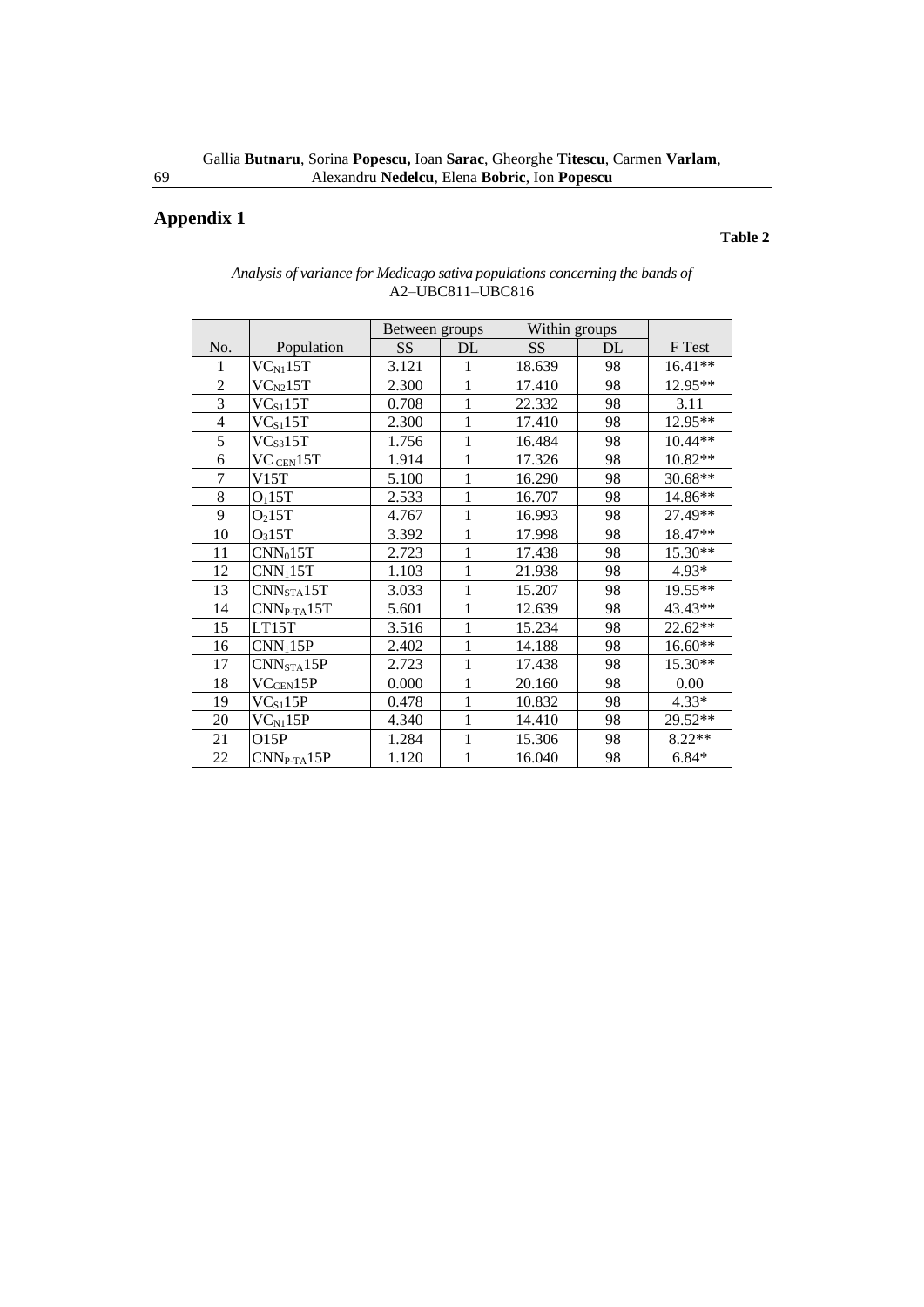Inter and Intra- populational molecular differences of spontaneous *Medicago sativa* (L) genotypes of Cernavoda ecosystem 70

#### **Appendix 2 Table 1**

The genetic similarities coefficients between *Medicago sativa* L populations using

| UBC810-A3-A21 primers |                          |              |                |        |        |            |            |        |              |              |              |
|-----------------------|--------------------------|--------------|----------------|--------|--------|------------|------------|--------|--------------|--------------|--------------|
| No.                   | Population               | $\mathbf{1}$ | $\overline{2}$ | 3      |        | $\sqrt{5}$ | $\sqrt{6}$ | $\tau$ | 8            | 9            | 10           |
| $\mathbf{1}$          |                          | 12           | 13             | 14     | 15     | 16         | 17         | 18     | 19           | $20\,$       | 21           |
|                       |                          | 1            | 0.5977         | 0.6322 | 0.6207 | 0.5862     | 0.6667     | 0.5632 | 0.6092       | 0.6437       | 0.6322       |
| $\overline{c}$        | $\rm V C_{N1} 15 T$      | 0.6552       | 0.6207         | 0.6322 | 0.6552 | 0.6322     | 0.7356     | 0.7126 | 0.6782       | 0.6092       | 0.5862       |
|                       |                          | 0.5977       | 1              | 0.5977 | 0.6322 | 0.5517     | 0.5632     | 0.5747 | 0.6667       | 0.6552       | 0.6897       |
| 3                     | $\rm V C_{N2} 15 T$      | 0.6667       | 0.7011         | 0.6667 | 0.6667 | 0.6437     | 0.6782     | 0.7471 | 0.6667       | 0.6897       | 0.6207       |
|                       |                          | 0.6322       | 0.5977         | 1      | 0.5517 | 0.6552     | 0.7126     | 0.5862 | 0.7011       | 0.5977       | 0.6322       |
| $\overline{4}$        | $\rm{VC}_{S1}15T$        | 0.6552       | 0.6667         | 0.6322 | 0.6552 | 0.6552     | 0.5747     | 0.5747 | 0.6092       | 0.6322       | 0.6322       |
|                       |                          | 0.6207       | 0.6322         | 0.5747 | -1     | 0.6207     | 0.6322     | 0.8046 | 0.7586       | 0.6552       | 0.6667       |
| 5                     | VC <sub>s2</sub> 15T     | 0.6897       | 0.6782         | 0.7586 | 0.6207 | 0.6667     | 0.6322     | 0.6552 | 0.7126       | 0.6897       | 0.6437       |
|                       |                          | 0.5862       | 0.5517         | 0.6552 | 0.6207 | 1          | 0.6207     | 0.6552 | 0.6782       | 0.6437       | 0.5632       |
|                       | VC <sub>S3</sub> 15T     | 0.5862       | 0.6667         | 0.6552 | 0.6552 | 0.6322     | 0.5057     | 0.5287 | 0.5632       | 0.5632       | 0.6322       |
| 6                     |                          | 0.6667       | 0.5632         | 0.7126 | 0.6322 | 0.6207     | 1          | 0.7126 | 0.7356       | 0.6322       | 0.6897       |
|                       | $\rm{VC}$ cen $\rm{15T}$ | 0.6667       | 0.6092         | 0.5977 | 0.6207 | 0.7126     | 0.6322     | 0.6092 | 0.6897       | 0.6437       | 0.6207       |
| $\tau$                |                          | 0.5632       | 0.5747         | 0.5862 | 0.8046 | 0.6552     | 0.7126     | 1      | 0.7471       | 0.6207       | 0.6782       |
|                       | V15T                     | 0.6322       | 0.6667         | 0.6552 | 0.5862 | 0.7011     | 0.5747     | 0.5747 | 0.6782       | 0.6322       | 0.6092       |
| 8                     |                          | 0.6092       | 0.6667         | 0.7011 | 0.7586 | 0.6782     | 0.7356     | 0.7471 | 1            | 0.6667       | 0.7011       |
|                       | O <sub>1</sub> 15T       | 0.6322       | 0.6897         | 0.7241 | 0.6782 | 0.6552     | 0.5747     | 0.5747 | 0.6782       | 0.6782       | 0.6322       |
| 9                     |                          | 0.6437       | 0.6552         | 0.5977 | 0.6552 | 0.6437     | 0.6322     | 0.6207 | 0.6667       | 1            | 0.7126       |
|                       | O <sub>2</sub> 15T       | 0.7356       | 0.7011         | 0.7126 | 0.6897 | 0.6667     | 0.5632     | 0.5862 | 0.5977       | 0.6667       | 0.5747       |
| 10                    |                          | 0.6322       | 0.6897         | 0.6322 | 0.6667 | 0.5632     | 0.6897     | 0.6782 | 0.7011       | 0.7126       | $\mathbf{1}$ |
|                       | O <sub>3</sub> 15T       | 0.7011       | 0.7356         | 0.6552 | 0.7011 | 0.7241     | 0.6437     | 0.6437 | 0.6092       | 0.6092       | 0.5862       |
| 11                    |                          | 0.6207       | 0.6092         | 0.5977 | 0.5632 | 0.5977     | 0.5862     | 0.5977 | 0.5517       | 0.6782       | 0.6667       |
|                       | $CNN_015T$               | 0.6207       | 0.7011         | 0.7126 | 0.6667 | 0.6667     | 0.5862     | 0.6552 | 0.5287       | 0.5977       | 0.5517       |
| 12                    |                          | 0.6552       | 0.6667         | 0.6552 | 0.6897 | 0.5862     | 0.6667     | 0.6322 | 0.6322       | 0.7356       | 0.7011       |
|                       | CNN <sub>1</sub> 15T     | $\mathbf{1}$ | 0.6667         | 0.6782 | 0.7011 | 0.6782     | 0.6207     | 0.6667 | 0.7011       | 0.7011       | 0.6322       |
| 13                    |                          | 0.6207       | 0.7011         | 0.6667 | 0.6782 | 0.6667     | 0.6092     | 0.6667 | 0.6897       | 0.7011       | 0.7356       |
|                       | CNN <sub>STA</sub> 15T   | 0.6667       | 1              | 0.8276 | 0.7816 | 0.6437     | 0.6092     | 0.6552 | 0.6667       | 0.7126       | 0.6437       |
| 14                    |                          | 0.6322       | 0.6667         | 0.6322 | 0.7586 | 0.6552     | 0.5977     | 0.6552 | 0.7241       | 0.7126       | 0.6552       |
|                       | $CNNP-TA15T$             | 0.6782       | 0.8276         | 1      | 0.7241 | 0.6782     | 0.6667     | 0.6897 | 0.6322       | 0.7011       | 0.6092       |
| 15                    |                          | 0.6552       | 0.6667         | 0.6552 | 0.6207 | 0.6552     | 0.6207     | 0.5862 | 0.6782       | 0.6897       | 0.7011       |
|                       | LT15T                    | 0.7011       | 0.7816         | 0.7241 | 1      | 0.6322     | 0.6207     | 0.6207 | 0.6092       | 0.6552       | 0.5862       |
| 16                    |                          | 0.6322       | 0.6437         | 0.6552 | 0.6667 | 0.6322     | 0.7126     | 0.7011 | 0.6552       | 0.6667       | 0.7241       |
|                       | CNN <sub>1</sub> 15P     | 0.6782       | 0.6437         | 0.6782 | 0.6322 | 1          | 0.7356     | 0.7126 | 0.6322       | 0.6322       | 0.6552       |
| 17                    |                          | 0.7356       | 0.6782         | 0.5747 | 0.6322 | 0.5057     | 0.6322     | 0.5747 | 0.5747       | 0.5632       | 0.6437       |
|                       | CNN <sub>sta</sub> 15P   | 0.6207       | 0.6092         | 0.6667 | 0.6207 | 0.7356     | 1          | 0.8851 | 0.7126       | 0.6667       | 0.6207       |
| 18                    |                          | 0.7126       | 0.7471         | 0.5747 | 0.6552 | 0.5287     | 0.6092     | 0.5747 | 0.5747       | 0.5862       | 0.6437       |
|                       | VC <sub>CEN</sub> 15P    | 0.6667       | 0.6552         | 0.6897 | 0.6207 | 0.7126     | 0.8851     | 1      | 0.6897       | 0.6667       | 0.6437       |
| 19                    |                          | 0.6782       | 0.6667         | 0.6092 | 0.7126 | 0.5632     | 0.6897     | 0.6782 | 0.6782       | 0.5977       | 0.6092       |
|                       | $VC_{S1}15P$             | 0.7011       | 0.6667         | 0.6322 | 0.6092 | 0.6322     | 0.7126     | 0.6897 | $\mathbf{1}$ | 0.7931       | 0.7241       |
| 20                    |                          | 0.6092       | 0.6897         | 0.6322 | 0.6897 | 0.5632     | 0.6437     | 0.6322 | 0.6782       | 0.6667       | 0.6092       |
|                       | $\rm{VC_{N1}}15P$        | 0.7011       | 0.7126         | 0.7011 | 0.6552 | 0.6322     | 0.6667     | 0.6667 | 0.7931       | $\mathbf{1}$ | 0.7011       |
| 21                    |                          | 0.5862       | 0.6207         | 0.6322 | 0.6437 | 0.6322     | 0.6207     | 0.6092 | 0.6322       | 0.5747       | 0.5862       |
|                       | O15P                     | 0.6322       | 0.6437         | 0.6092 | 0.5862 | 0.6552     | 0.6207     | 0.6437 | 0.7241       | 0.7011       | $\mathbf{1}$ |
| 22                    |                          | 0.6667       | 0.6092         | 0.6437 | 0.6782 | 0.5747     | 0.7011     | 0.6437 | 0.6437       | 0.6092       | 0.6667       |
|                       | $CNNP-TA15P$             | 0.7356       | 0.5862         | 0.5977 | 0.5517 | 0.6897     | 0.6552     | 0.6782 | 0.8046       | 0.7586       | 0.8046       |